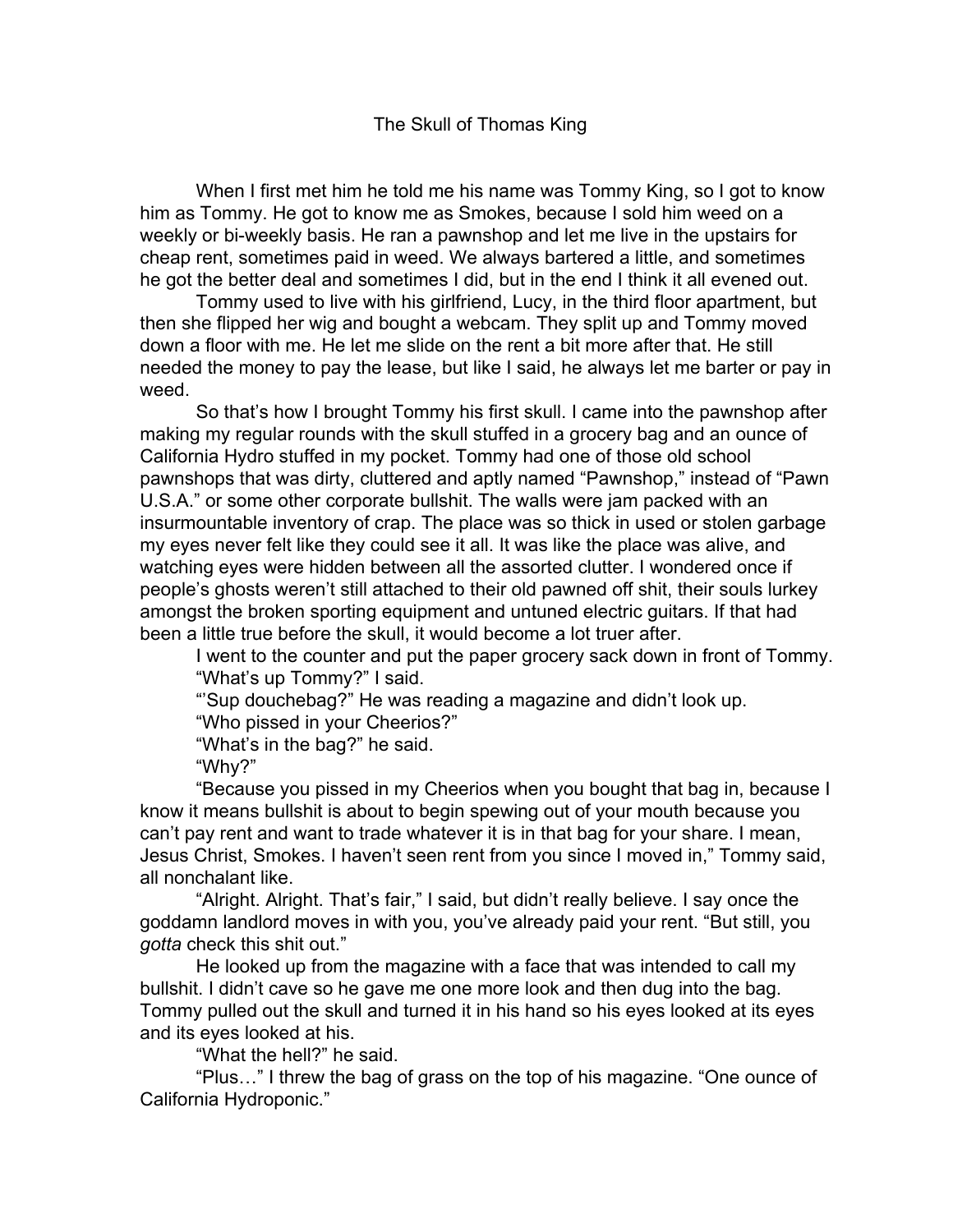"Is this real?" Tommy asked, still checking out the skull.

"Look at how green this shit is Tommy," I said and tossed around the weed. "I'm talking top shelf."

"Where the hell did you get this?"

"What? The skull?" I asked him.

"Yeah, the skull."

"An acquaintance of mine," I said, meaning a buyer. "He stole it from a cadaver before getting kicked out of medical school."

"No shit, huh. Well, fuck. I'll take it," Tommy said, and just like that we were straight with rent. I should have kept the grass in my pocket. He hadn't even looked at it.

"Can you take it upstairs? I'm gonna close in like fifteen minutes."

"Yeah sure," I said and reached for the skull and the bag of weed, hoping it wasn't too late to save it for myself.

Tommy's hand landed on mine. "I'll hold onto that. Take the skull upstairs."

"Alright man. No problem," I told him. I took the skull and headed for the back stairway.

"And get my Happy Tree Guy bong out. In my dresser, third one down on the right side, next to the box of lithium batteries."

I went upstairs with the skull in hand and opened the door of what until recently had been my apartment. But it wasn't my apartment anymore. It was Tommy's junk museum. I just happened to sleep there. He gathered things he liked as if he were a squirrel stuck in an eternal November. Most of it was shit. Some of it was cool. A lot more of it was cool when it was crammed into *his* apartment instead of mine. Tommy was what shrinks call obsessive/compulsive. He didn't clean things or wash his hands all the time, and when he organized things they were organized in such a way that only he would know. The apartment looked like a garbage dump, but ask Tommy where he kept his stuffed and mounted woodchuck and he could give you longitude and latitude down to the centimeter. Me? I can't remember where I put my keys five minutes ago.

Collecting was Tommy's big compulsion, though. Everything else in his life served his one drive, especially the pawn shop. So that's how I knew he would jump on the skull. It was just too fucking cool to pass up.

I got Tommy's bong out of the drawer next to the batteries and went into the small living room that was even smaller with all the crap Tommy had filled it with. I cleared off a bunch of foreign coins, all from countries that no longer existed, and put the bong and skull down next to each other on the coffee table. I hit a switch and a dozen neon beer signs began to twitch to life on the walls. I sat down on the couch and stared into the eyeless sockets of death's head bathed in the neon light.

"You sure it's real?" Tommy asked. I hit his bong and nodded. "It's so white." Still holding in my breath I said, "Worms." "Huh?"

"They put it in a tub of dirt and night crawlers. The worms eat off all the flesh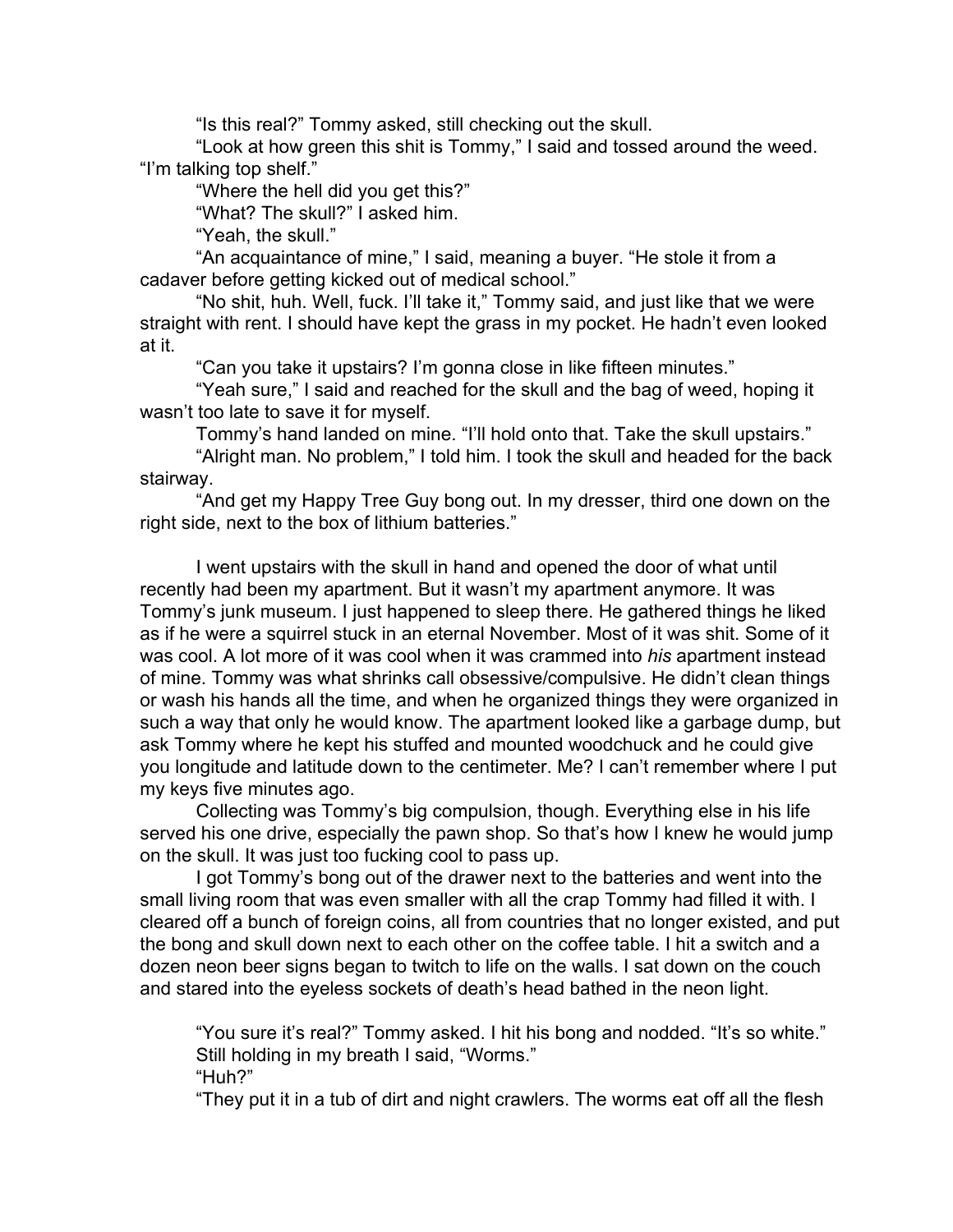and hair, skin, and cartilage from the nose and ears," I told him. "Then sometimes they bleach it. Either chemically or by the sun."

"Fucking aye right. It's so clean, so real." He hit the bong and the passed it back.

We sat stoned and fixated on the skull. It's fucked up how seducing a piece of bone could be, but it was seductive, and it had us encompassed in its hollow eyes and nose, under it smooth but cracked white dome. We were smoking weed but its bone meal could have been coke.

"Who's they?" Tommy asked, suddenly breaking the silence. "Who's who?" I asked.

"They. You said 'They' feed its flesh to worms. Who's 'they'?"

"Oh. Those 'they.' I don't think I want to tell you," I said back.

"What? Why the hell not?"

"Cause the way you are. The way you…just, you know, cause of the way you are."

"What the fuck does that supposed to mean? You better tell me now. After saying some shit like that you are definitely going to tell me."

I looked at him like I didn't want to tell him but didn't want to argue about it either. I sighed. "Collectors."

"What kind of collectors?" he asked.

"I don't fucking know, man. Like sick rich and eccentric collectors. The things go for big bucks on the black market, at least that's what the guy who gave me this one said. They, whoever 'they' are, steal them or kill somebody for them, clean them up and then auction them off for top dollar."

"No shit huh? So why'd he give it to you?"

"Said he couldn't move it. I don't know. He was probably lying off his ass just so I'd take it," I told Tommy.

"You know how much they go for?" Tommy asked.

"No idea," I told him.

"Huh," he said and then turned back to those entrancing void-of-eyes that fronted the skull.

"Lucy still has your surround sound," I said. This was maybe five or ten minutes later.

"Lucy can go fuck herself," Tommy said.

"No problem there," I said.

I think Tommy's ex-girlfriend, Lucy, tried to drive him as nuts as she had become. The two were polar opposites. He was oddly and compulsively organized. He plotted, collected, schemed, and calculated losses and gains. Lucy was loose, spontaneous, sporadic and… did I say loose? She was loose in the purse, loose in the pants and way loose in the head. The shitty thing about her was that you'd think somebody like that would be pretty chilled and mellow, but Lucy was wound up. I swear she was only in Tommy's life to drive him crazy so she'd have someone just as crazy as her to bounce off the padded walls with.

Tommy wanted something like a trophy wife. Not that he ever wanted an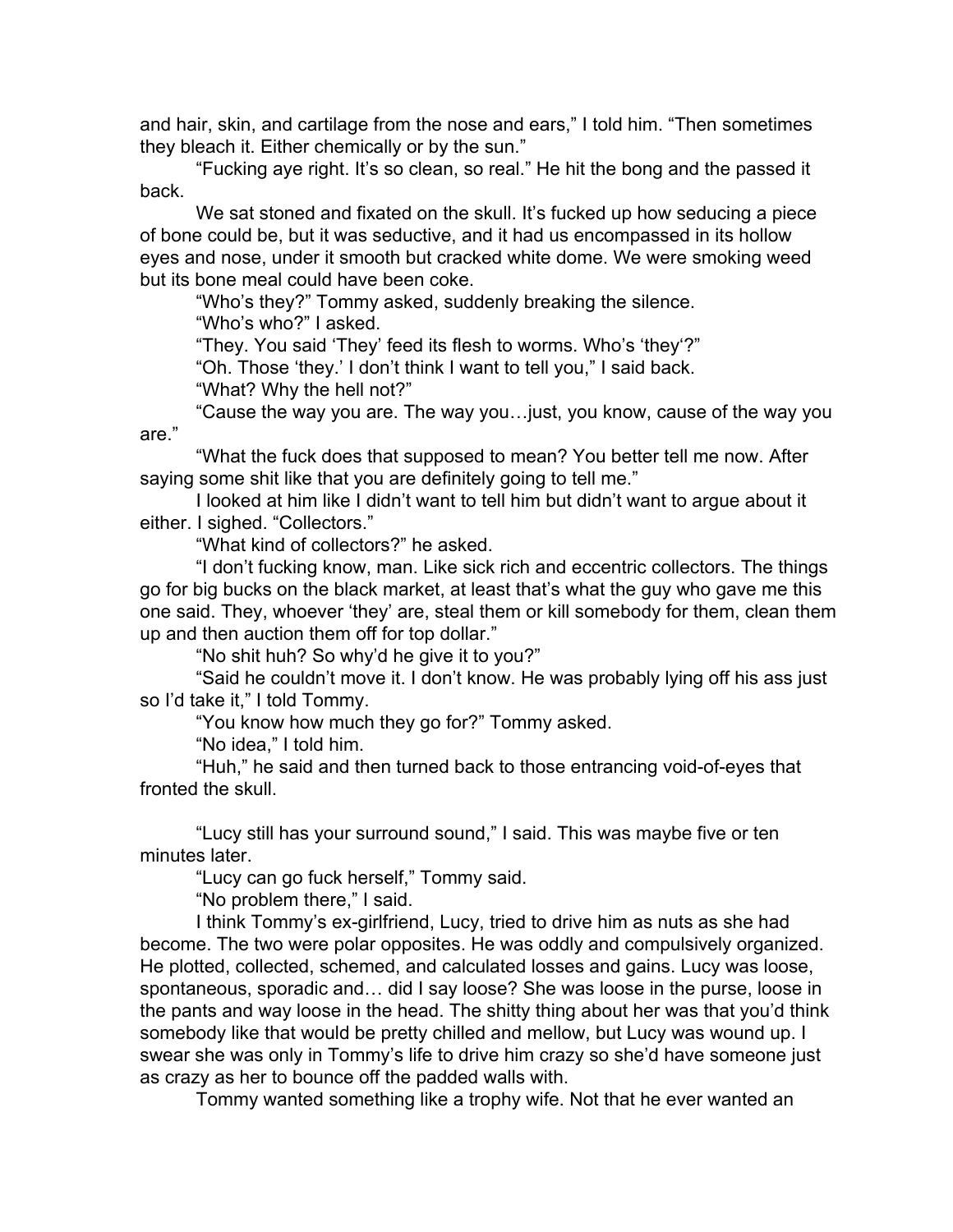actual wife. He didn't want a commitment. He wanted to own her, possess her, collect her. Lucy was fine as hell and Tommy knew it. And he knew everybody else knew it too, and Tommy liked having what other guys wanted but couldn't have.

Although they saw this as the perfect grounds for a healthy relationship, this led to obvious conflicts and chaos. Eventually Lucy told Tommy to kiss her ass, bought a webcam and started broadcasting her more intimate self to anyone with a computer and a spare \$4.99 a month. Just like that every swinging dick willing to stick it in a hot chick in front of a webcam had Tommy's once exclusive possession. Not to mention the untold number of dudes enjoying the events from home. And if that wasn't bad enough, the digital era itself stuck a thorn in Tommy's side. See, although each session was broadcasted by Lucy and bought by dozens of strangers no physical item, product, or even cash ever changed hands. She was live streamed to her subscribers so Tommy couldn't even download her. I think the fact that he couldn't even collect and gather and own the recordings of Lucy's pussy working like an oil well drove him absolutely insane more than anything else.

After a few weeks Lucy's website went twenty four hours and she invited another pussy to share the apartment that was once Tommy's. These days there was a constant show in the apartment, whether it be guy-on-girl, girl-on-girl, guy-on-girl-on-girl, or just girl-on-herself. So when I said to Tommy that Lucy would have no problem fucking herself there was a lot of truth in it.

"Fuck you, Smokes. Who asked you anyway? You think I don't know she still has my surround sound?"

Here was another way Lucy peeved Tommy. *She* still had some of *his* stuff, most notably his Bose surround sound system.

"Yeah, but she bought a new system now. Got it all hooked up, but your speakers are still hanging on the walls. Her new one are just sitting in the Styrofoam."

"That fucking cunt," Tommy said. "When was this?"

"Today when I was making my rounds," I said. "I told Lucy that it was fucked up, but she didn't care."

Which was a load of shit. I didn't even see Lucy. When I came by Jen opened the door. Jen was Lucy's co-star in their fuckumentary. She was wearing a silk Japanese robe opened at the front so me and anybody walking down the hall could see her goods. She had a dildo pushed against her lips and a look on her face that asked, "Who do I get to fuck now?"

"Hey Smokezies," she said. Jen was just as hot and as crazy as Lucy, maybe even crazier. "What's up?"

When she talked she always spoke in that half-sweet half-slut tone. The sight and sound of her made me mute and immobile for a handful of seconds.

"Um… am I… uh… interrupting anything?"

"Oh no. I was just doing horoscopes for the website. We do that for members now." She wagged the vibrator around when she talked like a normal person would with a ballpoint pen. "Come in here, Smokes. It's been a few days, and never mind this," she said and held up the dildo for me to see. "The stimulation helps with reading the stars."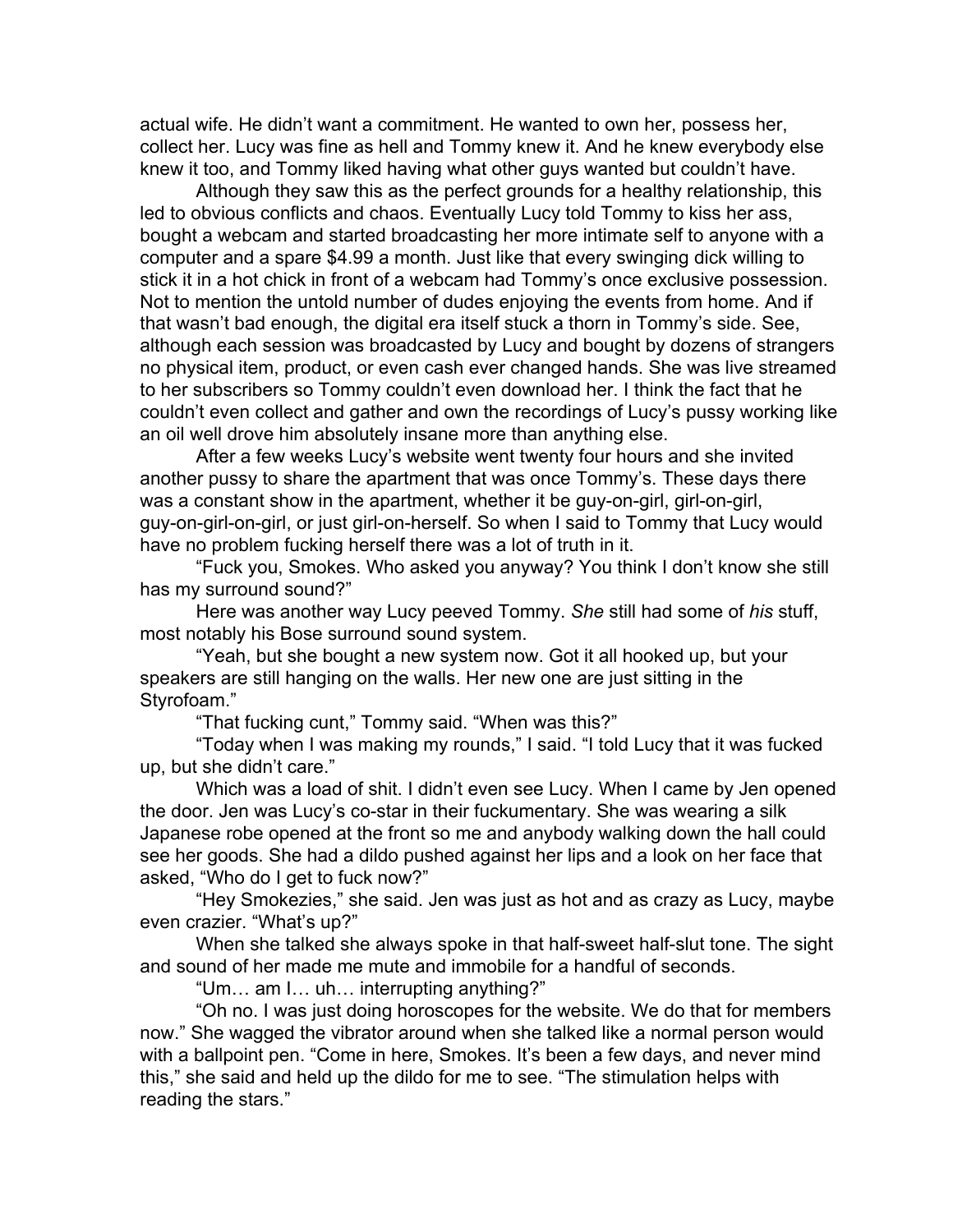Most people use a telescope, but whatever.

We walked inside the apartment and I shut the door behind me. The place was decorated in satin, silk and pop stars like Marilyn Monroe and Miley Cyrus. Candles hung from the walls and sat on the furniture burning away and pumping fragranced smoke into the air. I got the feeling that the whole place was layered in stage dressings, and the webcams hanging from almost every ceiling corner told me I was right. This wasn't an apartment. This was a peepshow booth.

Then Jen stopped walking, pivoted around and gave me a mischievous look as she heard the dildo between her tits. Then she said to me, "Hey Smokes, you know, you could give me a hand figuring out these horoscopes."

The next thing I knew I was on my back and Jen was riding me like I was Sagittarius.

"Mmmm…Gemini will have good financial luck this month. Oooh yeah! Mmmm. Risky choices will be…ahhh…rewarded!"

"Oh fuck yeah!"

"And Taurus…ooooh…Taurus should stay away from Pisces this month. Yeah. Pisces is sooo bad. Mmmm. So bad. Oh fuck yeah. Yeah, yeah, yeah! Oh god yes, ooh."

Then she rolled to her side and put me on top.

"Now it's your turn."

"Ah, um." What the hell did I know about the horoscopes? I didn't even know my own sign. How could I make predictions about other people's signs? But I sure wasn't going to end this game over a little technicality. "Yeah, um Sagittarius is going to win the lottery."

"Oh yeah? Mmmm…tell me more!"

"Leo is going to get fired from his job."

"Ooooh, I like it!"

"Yeah?"

"Yeah! Fuck yeah!"

"And uh…" Had to think of another sign. "And uh…Libra! Libra is going to get fucking choked to death!"

"What!?" And just like that she threw me off of her and onto the floor. "I'm a Libra you fucking asshole!"

"Huh?"

"Get the fuck outta my apartment you stupid fucking stoner son of a bitch!" She threw a pillow at me and I just managed to duck it.

"Does that mean you don't want to buy anything?"

As soon as I said that her whole hateful demeanor changed and, quite nicely, she said. "Yeah. What do you got?"

That was Jen. I couldn't get Tommy to believe it, but I knew she was crazier than Lucy would ever be.

I did notice the new surround sound system plugged into Tommy's old speakers, but I actually never saw Lucy, like I told Tommy, and therefore couldn't tell her a thing. I was too busy reading horoscopes and selling dope to go track down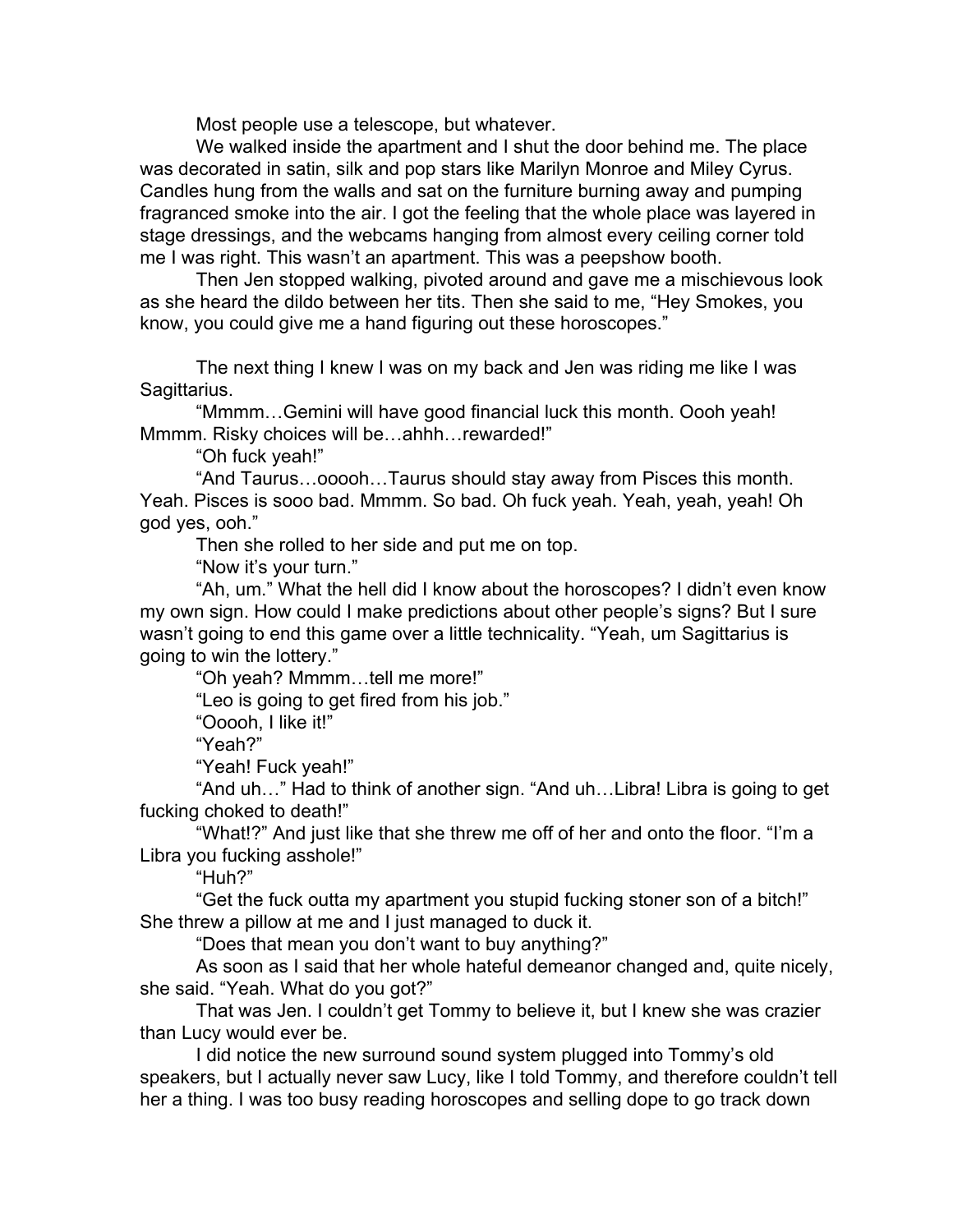Lucy and give her shit about Tommy's stuff.

"I'm going there tomorrow morning," Tommy said as the two of us sat, smoked, and stared at the skull. "I hate that fucking bitch…both those fucking bitches."

The next morning was Sunday. Sometime around 9 or 10 in the morning I did a little wake and bake, grabbed a 40 of Steel Reserve and went up to the roof of our building.

Tommy was already up there sitting in one of two camping chairs we kept up there. He had his own 40 of Steel Reserve in one hand and his skull tucked under his other arm like a running back with a football. I went and sat down next to him, cracked open the beer and tossed the cap over the side of the building.

"What's up?" I said.

He shook his head, meaning no, and then took back a swig of beer. After that he put the 40 between his legs and ran his fingers over the top of his skull. "Some skinhead was knocking on the shop door a few hours ago. I didn't let him in but…God, he had a perfectly shape skull. Perfectly round, not bumped or pointed or peaked. His skull was perfect."

The way Tommy talked was almost lustful and part of me was afraid for this early-rising pawn shop shopping skinhead. It was as if the last thing Tommy had wanted to say was, "I wanted it," but had stopped himself. I didn't know what to say back to my friend, so I drank my beer and kept my mouth shut.

"You know what else I was thinking?" Tommy asked and I shrugged my shoulder to tell him that I truly and honestly had no idea.

"You know the way that chick's heads protrude from the back of the neck? You know how it bulbs out from the neck like that…like when chicks wear ponytails you can really see it…that shit is sexy as hell. I love the way chicks heads are shaped. Guys' skulls aren't like that. Only chicks."

A lot of people go to church on Sunday morning and worship God. Tommy and I kept the Sabbath too; it was just the roof of our building instead of a church, and we didn't really worship any one thing in particular. We drank 40s, looked across the city and the river that split it, enjoyed the fresh air, and praised the fact that we had nowhere else to be. This Sunday held an orange overcast that dulled the sun's brightness. It was ten in the morning but the sun hadn't burnt through the clouds and smog enough to make it seem any later than six AM. Mornings like those were made to be worshipped alongside of our city and our 40s. But I think Tommy was worshipping something else that day. Something sacrilegious.

He was still petting the skull and staring at nothing. He was in one of those obsessive moods of his. Something was out of place in his mind. He needed something he didn't have. His collection was incomplete and he wouldn't be happy, wouldn't be ready to worship until it was.

I was going to ask to borrow some money from him, but as a rule I don't ask things from people when they're already in a funk.

Then Ke\$ha started up…from Tommy's surround system just a floor below us.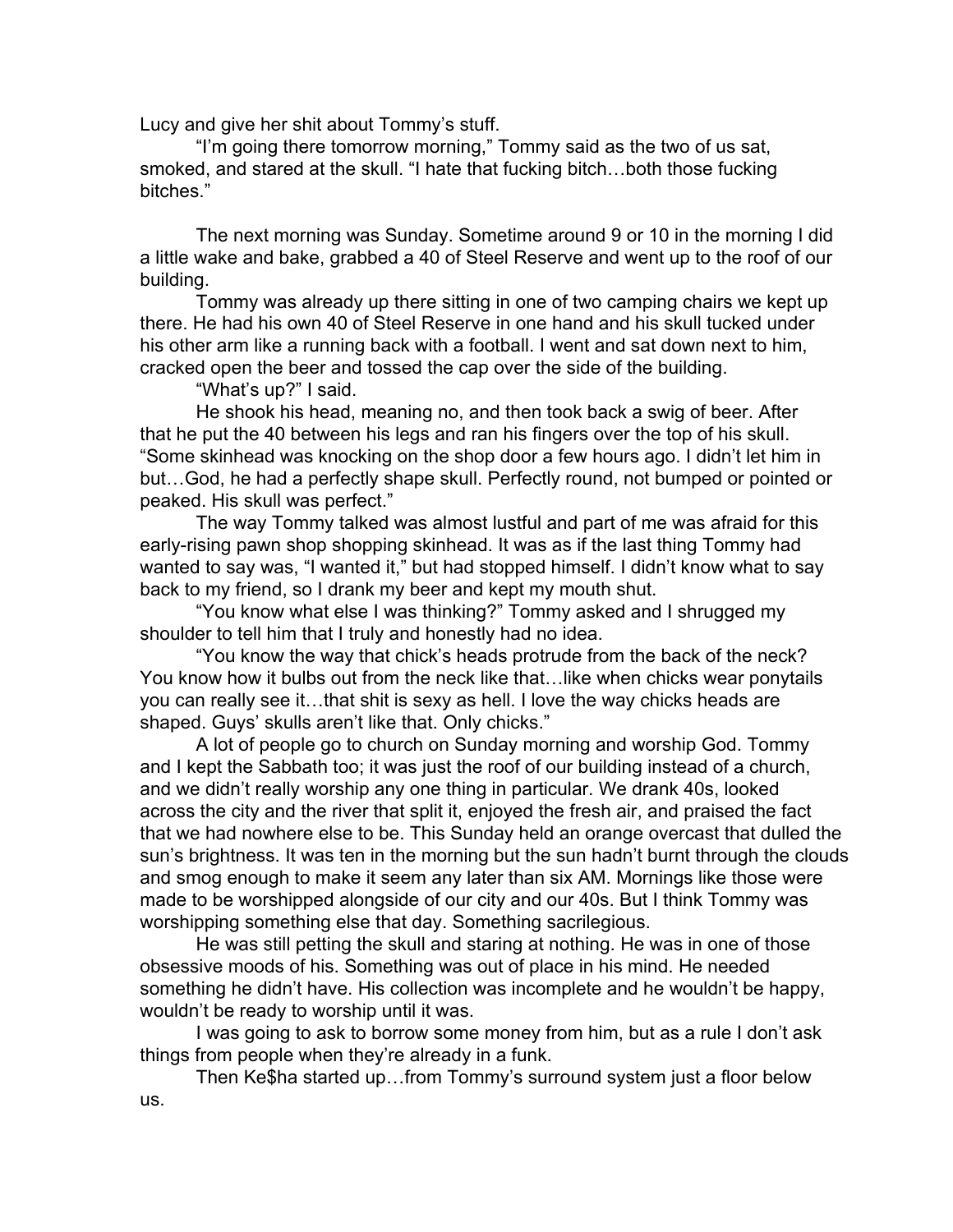I didn't say a thing. All the muscles tightened on Tommy's face. Tommy had had something in his craw before the music started but now, as the pop queen burst into the chorus of her #1 hit that would stick in all our heads for the rest of the day, he became straight up old-fashioned pissed off. I tried not to look at him, tried to drink my beer like nothing had happened, and tried not to hear that damn song. It was ten in the morning and those bitches were cranking that shit.

"Saw some dude come into the building a few minutes ago," Tommy finally said. "Some nerdy looking punk with a mullet."

He shook his one head and petted the other.

"Fuck this shit," he said. "I'm getting my speakers back."

With that said Tommy put his 40 down on the roofs gravel surface. He stood up and placed the skull back down on the seat of the chair so it could look over the city. Then he headed off towards the staircase we had come up by.

"And don't mess with my skull Smokes," he said and then left.

I sat where I was. I listened to the pop song blare out of the speakers and waited for Tommy to end the noise. I looked down at the skull next to me.

The skull had no jaw bone and no mandible so it couldn't grin or smile. Still, it displayed an expression of knowing something that I didn't. It was an expression of unattainable experience and solid undeniable truth. It said, "I am truth. I am real. I am your destiny and the final answer to your every question. I am unavoidable. Some day you will be me, but that someday isn't today and therefore you cannot know what I know."

It said, "You don't want me to be here. You don't want to see me here. You don't want to be me and you don't want to know what I know. You don't want to know what evil thoughts I have put into your friend's mind, but you soon will."

The music kept playing and hidden behind it I think might have been the sounds of some chick in sexual ecstasy.

I waited through that first song and then through the elusive and rarely heard second song on the pop album. Then the third song started up. All the while I fought the need to look over at the skull next to me. It sat there so smug, gratified by its exclusive knowledge and its ability to creep me the fuck out.

Then I exhaled a long breath and wiped the sweat off my forehead that I had no rational reason for sweating. Or maybe there was a reason, and maybe I knew exactly what that skull knew.

Tommy opened the door leading up to the roof from the staircase and I jumped, spilling beer on my lap.

"Smokes," he called to me from where he was, half in and half out of the door. "Hurry up man. I need some help."

"What's up?" I asked as I slowly got out of the chair and put down my beer. "Hurry the fuck up already! Seriously, I need some help with this shit so fucking move it already," Tommy said.

I hesitated for a few more seconds, which was just enough time to look back down at the skull and its all-knowing eyes.

Tommy led me downstairs to the landing just outside of Lucy and Jen's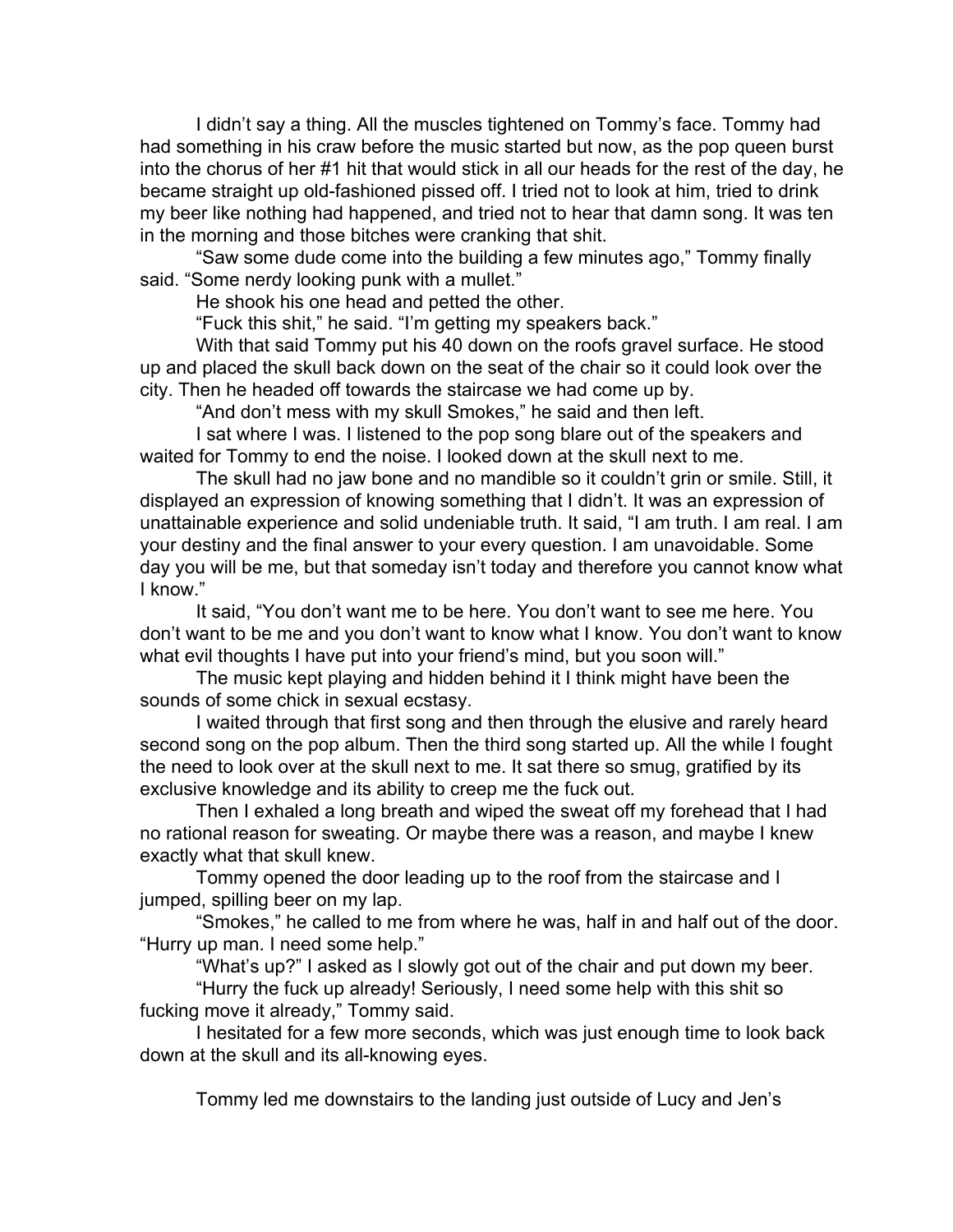apartment. Jen's dead body laid there. Ke\$ha was louder just outside the door, and so was Lucy, screaming like a pig for her most recent mullet-headed co-star. When Jen died, she was wearing a skimpy schoolgirl outfit around her hips and tits and a black and blue choker of bruises around her throat.

"What the fuck did you do Tommy?" I asked even though I knew the answer.

"I killed the bitch; what the fuck's it look like? Grab her arms. We gotta get her outta here."

I don't know. Just what exactly is a guy supposed to do when his best friend asks him to help move a dead body? I guess there's a different answer for everybody. Situation dictates. Me? I lifted my eyebrows and went around the body to grab her armpits. Tommy grabbed her ankles and began leading the way down the stairs to our place.

"Hey, Smokes," Tommy said while we carried her and he grinned. "Ever seen a dead bitch's cooter?"

And again I had absolutely zilch for a response. "Damn, Tommy. I thought you were just going to get your speakers."

"Yeah, well, I came down to get my speaker, and then this slut opens the door. I say, 'Where's Lucy? I wanna talk to Lucy.' Then she says, 'Lucy's a little tied up right now. Actually a *lot* tied up.' And that's when I hear her fucking that mullet-headed son-of-a-bitch in our old bedroom and by what this whore was saying that motherfucker had her bound and gagged like it's Abu fucking Grab in there. So I say 'Whatever bitch. I'm taking my speakers.' I go in there, right? And sure as shit just like you said they got a whole new system all wired up, but with my speakers on the wall and theirs were still sitting in a box. Then she starts going off on me, telling me how I can't take them, she needs them to read her fucking horoscope and that they're not even mine anyway. And fucking aye man when she said that shit I just lost it.

"I said to her, 'Listen here bitch. You ain't shit to me. You're not some Hollywood porn star. You're not an astrologist. You're not even a real lesbian. You're just some porno-party-fuck-bag lesbian, you cunt-licking poser pussy eating fraud!

"And that's when she attacked me like I was a fuckin' gazelle or some shit. She jumped on me and started clawing at me and hitting me. She was going for my eyes man! It was fucked up!"

By then we'd reached the apartment's door. Tommy stopped talking and let go of one ankle so he could open the door. She tilted to the one side and as Tommy popped open the door one of Jen's dead tits popped out from her undersized school girl shirt. Tommy didn't notice. We brought her in, I kicked the door closed behind us and we put her down in the middle of the living room floor.

"So yeah, she's flipping, scratching me, trying to gouge out my eyes right? So, I grab the thing closest to me and end up choking the bitch with a rope of big black anal beads."

"No fucking way," was all I currently had in my vocabulary.

"I didn't try to kill her. It was her fault for going after me like some kind of starving raccoon. If she just would have let me have my damn stereo…"

"No fucking way."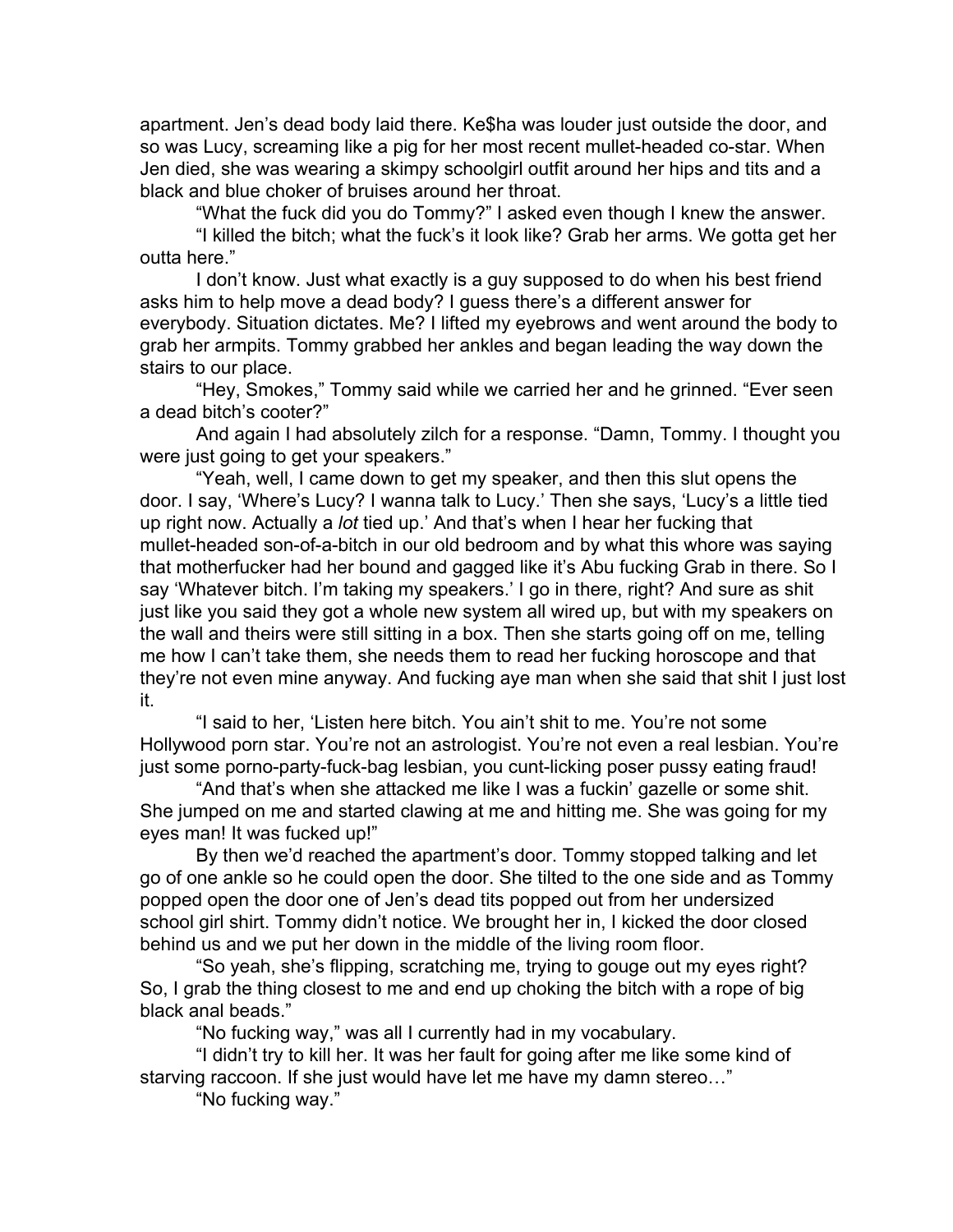"Way dude. Fucking look at her." I did. "Should we call the cops?"

"Dude! Fucking look at her! They're not going to believe any self-defense B.S. I'm going to look like some sick twisted pedophilia sadist! Call the cops? Shit Smokes, I just murdered this bitch!"

"So, what the fuck are we gonna do?"

Tommy didn't say anything. He put his chin in his palm and stared down at Jen. She had a series of little round bruises encircling her neck, a bruise for each anal bead. Her hair was in pigtails but pulled loose a bit. The knot tying up the front of her white school uniform top was still tied, but like I said her left tit was flopped out and it looked like an eyeball fixed to the ceiling with a death stare, just like her other two eyes. I could see, just like Tommy said, that she wasn't wearing panties under the plaid mini-skirt. One of her knee-high socks was pulled down to her ankle. She looked like a rape victim just as much as a murder victim. And then I knew, probably knew all along, that nobody was calling the cops.

"I want her skull," Tommy said the words I knew he eventually would.

"What about the body?" I said, surprised by my own lack of surprise.

"Throw it in the incinerator. I'll clean it out, sift out anything incriminating and incinerate whatever is left again," Tommy said. The building did have an incinerator, and it was up to Tommy alone to maintain and clean it.

"What about Lucy?"

"I don't know. We'll have to make up some story about Jen leaving town. Regardless, that bitch ain't keeping my surround sound," Tommy said.

"What about the website?"

"Fuck," Tommy said. It wasn't the kind of answer I was looking for. "We'll figure that out later. Help me lop her head off first, will ya?"

That wasn't the answer I was looking for either.

When Tommy moved in with me he hung a painting of the Lord's Supper over the kitchen sink. Like I said before, Tommy was never the religious type. An old lady brought it into the pawnshop one day, and Tommy gave her ten bucks for it. She sold it because she said she was looking at it one day and realized that there were thirteen disciples sitting around the Lord instead of the usual twelve Leonardo had painted. She said she got it at an antique store for forty dollars and now that she realized it was errored she'd be glad to take twenty for it.

Tommy took it, hung it up in the pawnshop with a fifty dollar price tag on it. Then he noted the painter's name and looked it up on the internet.

Antonio Shrack was a leader in the Satanic Church during the 1960's. He had re-painted a variety of famous Christian works of art in his own blasphemous way; i.e. Adam was giving God the finger… David had a boner… Jesus had thirteen disciples with blood to drink and flesh to eat. Also, in the re-dux of Da Vinci's classic, it was the Christ holding the little bag of thirty pieces of silver instead of Judas.

As soon as Tommy had read this, he took the painting out of the pawnshop and put it into his own collection. Now Tommy was as much a Satanist as he was a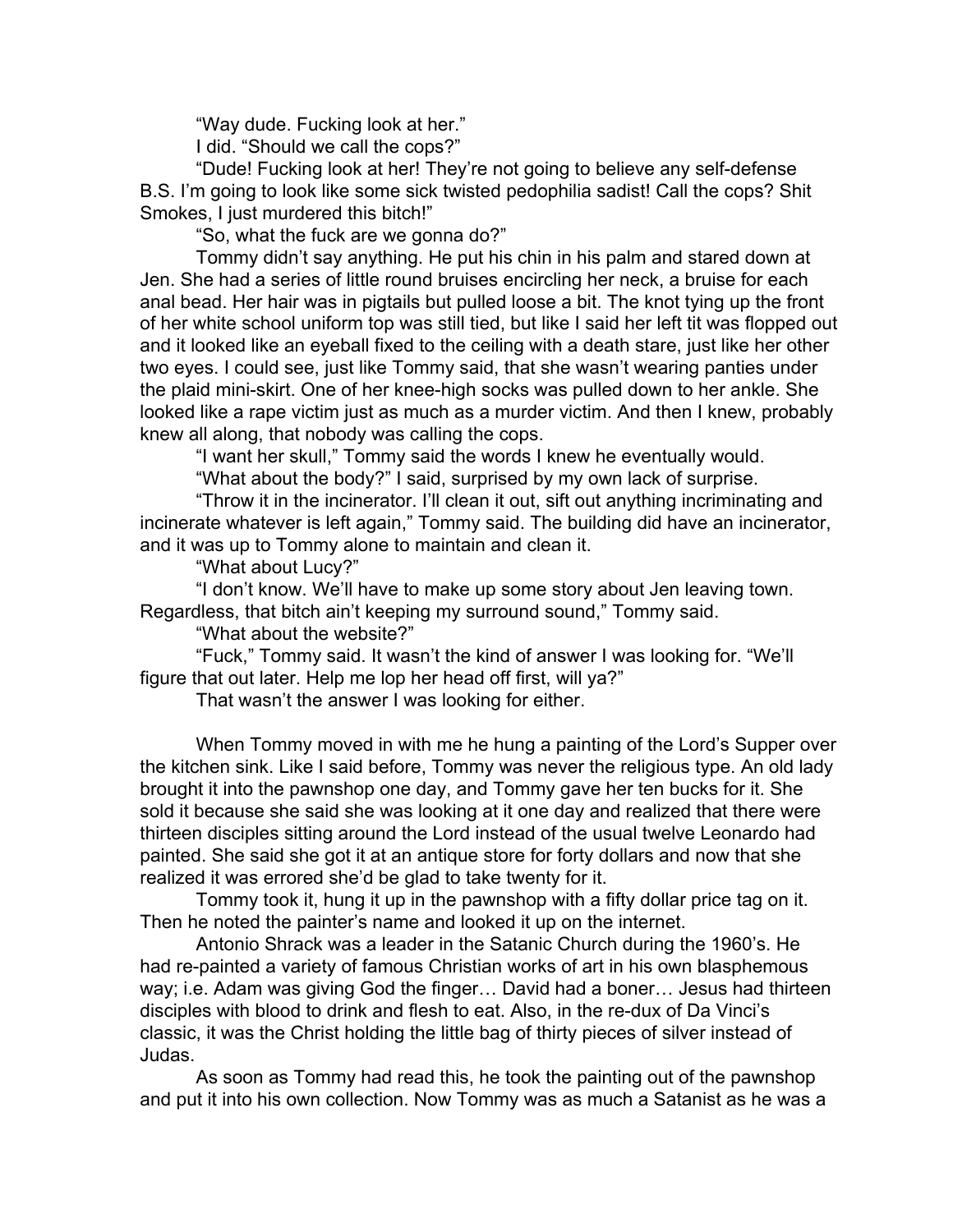Christian or anything else. It's just that the painting had a story. Stories turn junk into collectable gold.

It's fuck up to imagine how many times that lady prayed the "Our Father," underneath that twisted Leonardo remake.

We sawed off Jen's head with a Ginsu knife underneath that painting. The kitchen sink caught the blood, and there was a lot of it. If we would have left the strainer in the drain I bet we would have filled the basin half way up with blood. It was more than I ever thought I could handle, but once we started I just kind of did what came next, and before we knew it Jen's head was lying in the bottom of the sink and her body was on the floor with towels plugging up the neck. She twitched and kicked some when we went through the spinal cord, but that didn't last long and Tommy did most of the cutting anyways.

The head sat in the sink, under the painting, while Tommy and I moved the body down the stairs and into the basement boiler room. The incinerator was there and we crammed what was left of Jen through the door. Then Tommy fired it up.

Meanwhile the evil Christ Judas glared down at the decapitated head of Jen the Slut. I never noticed it before but he had the same expression on his face that Tommy's Skull did: arrogance and knowledge, wisdom and cynicism, joyful hate.

On the roof, the skull still sat in what was once me and Tommy's church. It soaked up the morning sun next to our 40's of Steel Reserve, basking in its own knowledge. All the while the sickening fumes of burning flesh and garbage pumped up in plumes out of the incinerator's chimney. The incense of a crematorium filled the air.

The head stayed in the sink while Tommy and I mopped up the blood, changed clothes, took showers and in general cleaned up the crime scene. When that was done he turned to me.

"Okay man. You gotta go up and talk to Lucy," he said.

I held my ear to our ceiling. Ki\$ha had ended her insistent babble but I thought I might have heard Lucy's "Soundtrack for S&M Porn" still spinning.

"And say what?"

"Tell her Jen's gramma died and she had to leave town," Tommy said. "Simple lies are the best lies."

"And what are you gonna do?"

"I'm buying a worm farm."

So just like that Tommy left me in an apartment room that used to be mine, but now belonged to him with a rotting and de-bodied head, and Jesus Iscariot. I have to admit; I was starting to get crept out.

When Tommy had cut the main cables in Jen's neck it pulled all her muscles taut and her eyeballs wide open. So what was left of Jen was a bloody melon and a surprised face. Her eyes bulged out as if the side of the sink was the most interesting thing a pair of eyes had ever seen. Blood and spinal fluid were still leaking out of the neck and running down the drain by way of a little red and orange river. The Evil Jesus and his dedicated thirteen disciples presided over the draining head with little Mona Lisa like smiles.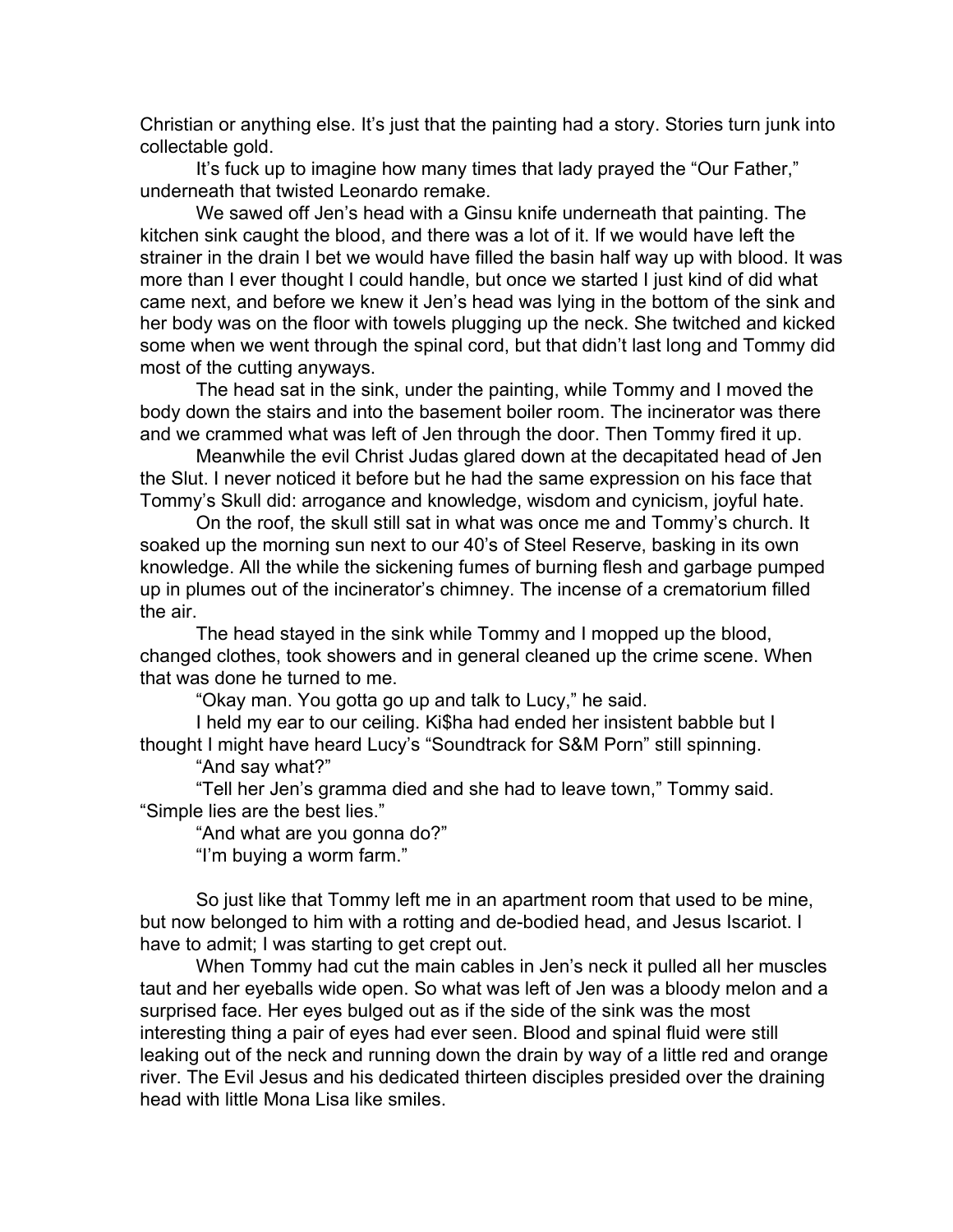I had to get out of there.

I stepped out of the apartment with the idea of going to the roof in my head. Then I remembered that the skull was still up there. Then I thought of the stench that had snuck out of the incinerator door and realized that the entire roof was most likely perfumed in "Essence de Crematorium."

Then I thought of the next floor down from the roof, Lucy's apartment, and Tommy's instructions.

When I got to the apartment door I heard Lucy still crying out like a rat with its ass in a fire.

"Fuck that," I said out loud.

So, I went downstairs, determined to spend the rest of the time that Tommy was out shopping for worms in the pawn shop. I left the head behind.

It was Sunday and the shop was closed. The only light was the light of day coming through the front windows. I took my spot behind the counter at the back of the shop. The light coming from the street painted a thousand shadows behind a thousand different bits of junk hanging on the walls, and each shadow reached back towards me like the fingers of a leafless tree and between those fingers could have been a thousand sets of watching eyes or a thousand ghosts lurking out of each artifact that entombed them.

I shook my head and looked down telling myself to get a grip. That's when I saw the little Libra necklace in the glass case underneath me. About a half hour ago it has been Jen's. About fifteen minutes ago it had fallen to the kitchen floor since there was no longer a head above it to keep it in place. Now Tommy had it down here, ready to be bought cheap. Surrounding the necklace along with several other pieces of discarded jewelry, were a dozen or so handguns. I actually thought of snatching one and stuffing it in the back of my pants, you know, just for safety, but the case was locked. It was probably for the better, but telling myself that didn't help to calm my nerves.

What did calm my nerves was the dugout full of weed I smoked right there behind the counter. At first I was just a little more paranoid, but I kept at it until my brain had been smoked into a soft and numb submission.

When Tommy came back he had a tan Styrofoam box that said "Magic Worm Farm!" He looked at me once and said, "What are you minding the store now?"

I laughed, but since Tommy walked so fast through the pawn shop and up the stairwell with such a sense of purpose I didn't have the mind or the time to say anything else.

"D'you call that bitch and tell her Jen's gramma died yet?" he called down the stairs after he was already past me.

"Uh…" My slow stupid braingears turned with a clocks pace. "Huh huh. No."

"Good. I'll do it," Tommy called down. Then he mumbled something about having something to say to her anyway.

By the time I got back into the apartment the head was safely stowed away in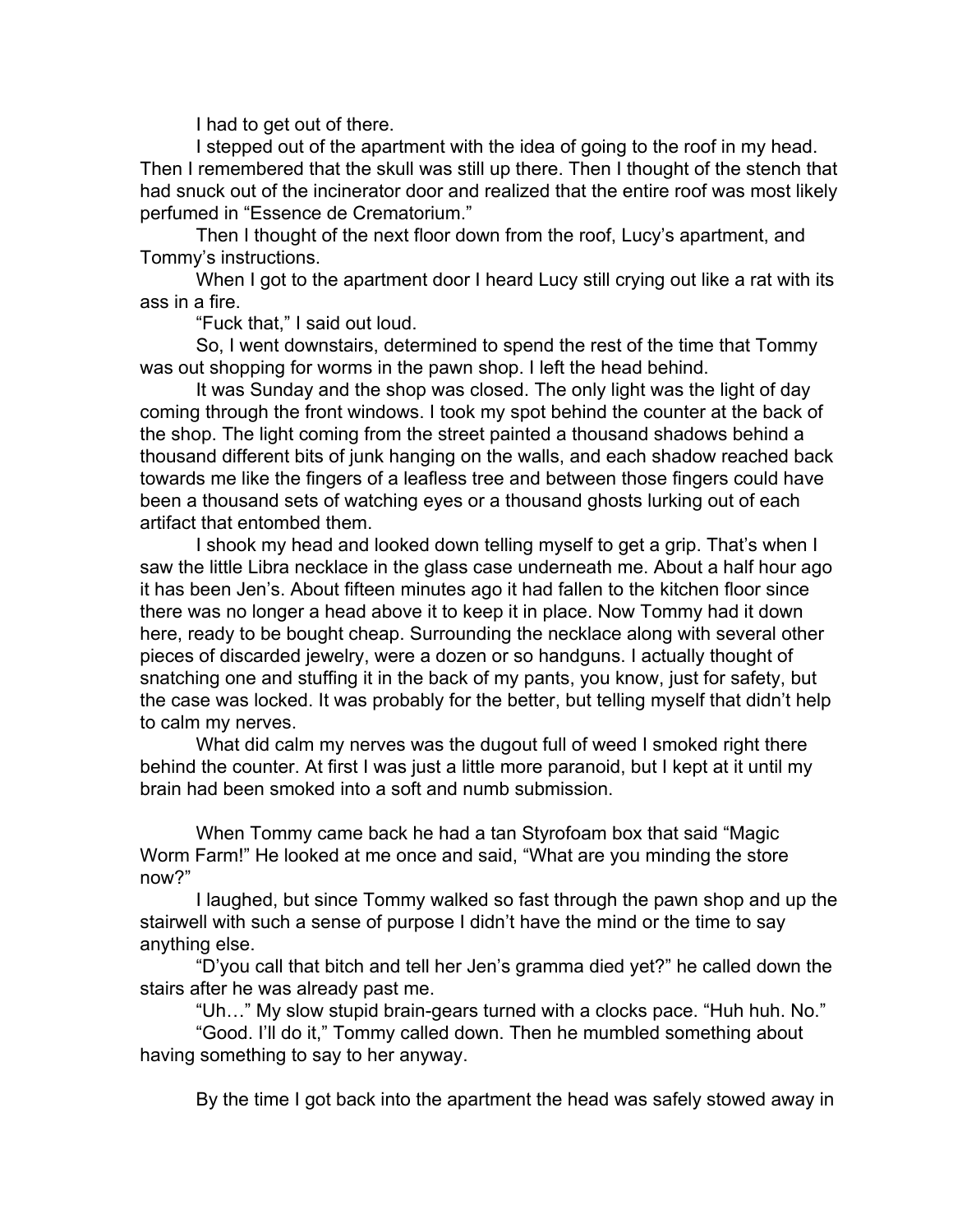its magic worm cooler. Tommy was on the phone, yelling at Lucy. It was something about having to listen to TV from the tiny-ass built in TV speakers. From what I gathered Lucy was taking the grieving route and going on about how he could worry about speakers at a time like this with Jen just lost her gramma. She called Tommy heartless.

If she only knew.

Tommy yelled some more, calling her a thieving, disease seeping cunt and then hung up.

Meanwhile I sort of absent-mindedly slumped down into the chair in front of the computer. Tommy was standing next to me by the wall phone. He looked down at me.

"That webcam shit has me worried man, no bullshit," which was probably the sanest thing he'd said in a week.

I didn't say anything, but did start to mess with our PC.

"I mean, if some jerk off old man saw me choke that bitch, fucking forget it. We're through," he said. I raised my eyebrows when he said "we", but kept at what I was doing all the while. "But seriously though, how many old farts are so garbanzo about beating off they'd be tuned into those bitches on a Sunday morning? Not to mention the freak show going on in the bedroom. If some sick twist was logged on he had to have been watching Lucy, not me and that pussy-for-hire," Tommy said and hitched a thumb towards the worm farm. "I think we're good bro. I think we're in the clear."

He smiled, and then, since I didn't really smile back he said, "Nobody saw me dude."

"This guy did," I said and stuck a finger to the computer screen. Tommy frowned and then looked at what I was looking at.

About three months ago, not long after the historic Tommy/Lucy break up. I got a pound of Alaskan Blue weed. The shit was primo stuff, big buds, bluish-greenish leaves, little crystals all over, I mean fucking primo.

So, of course, all my best buyers are broke, namely Lucy. She had some money but not a lot and I wasn't letting go of Alaskan Blue for cheap. So we bartered and she got what she wanted and I got what I had wanted, a few bucks and complete free and total access to her website. Righteous.

Back then the website had been pretty bare bones, or bare breasts if you prefer, but now it was full service, complete with horoscopes, newsletter, merchandise, and message board. That's where I found mister lendog48@webmail. This guy was a witness to murder; so what did he do? He posted a few lines on a porn site's message board. A real hero in action this guy was.

"Did anyone catch Jenny Sunday morning? Awesome snuff scene. Looked real. Wasn't real, was it? Why didn't he fuck her, though?"

"Who the fuck is he?" Tommy asked me like I fucking knew, through grinding teeth.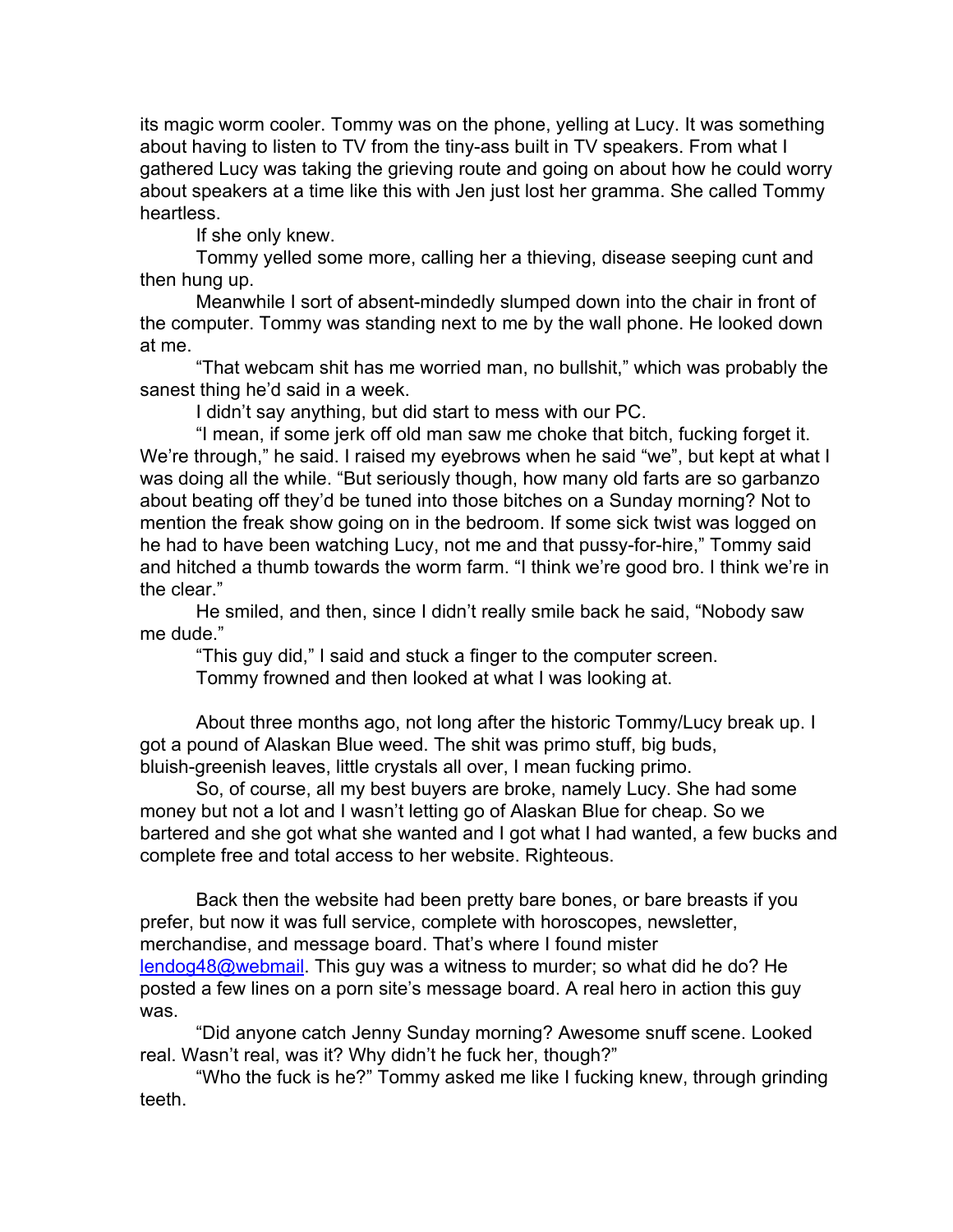Still, it was easy enough to find out. When Lucy hooked me up she was too impatient and too eager to burn the Alaskan Blues man to actually get me my own username and password, so she just gave me her username and password. And just like that I had access to everything from free pics to member's billing information.

"Leonard DeChezawitz. 1410 Irving St. Apt 7 in Springfield. Local boy," I said. The website still got most of its cash from local advertising and word of mouth. Springfield was only about an hour away. "A member since December 01. Maybe it was a Christmas present…

"Tommy?"

He was grabbing his keys and wallet off the counter. I noticed this time, that he grabbed the keys to the pawn shop display cases too.

"Leonard's about to have a real bad fucking day," he said. I think this was the first time I'd fully seen his temper and rage. "I hate this website shit. I'll make a website out of his fucking entrails!"

Tommy slammed the door. The facts came slowly to my stoned brain, but they were clear all the same: Tommy had written down the address; he was going to take Leonard's skull; I had just signed a man's death warrant.

I guess I should have felt bad about that, but with all things said and done, I've done worse.

What was really on my mind was how sincerely pissed off Tommy was at ol' Lenny for joining a porn website that happened to star Tommy's ex. If you knew Tommy, it's not that surprising really. After all, Leonard had something Tommy didn't, and there was nothing Tommy hated more than that. What really had my baked brain in a trap was the fact that I had what Leonard had and never told him about it.

I hoped that Tommy would realize that I had also saved his ass from a prison sentence before he stretched my guts across the apartment in a spider web-like pattern.

If I had been Tommy, maybe I would have fixated on that, obsessed over it, let it eat at me till I was insane. But I wasn't Tommy. I was Smokes and Smokes had a motto he lived by.

"Fuck it."

I found Tommy's Happy Tree Guy bong and what was left of his sunny CA hydro. I sparked it up and stared at the ceiling and lived by my motto.

Sometime later I realized I was still logged onto Lucy's website. I tapped the mouse which turned off the screensaver and gave me a shitty image of the empty living room. There were buttons next to the image of the living room labeled Camera 1, Camera 2, and so on up to Camera 9. I started clicking through these and as I did the main window switched to different point-of-views throughout the apartment. The kitchen was empty. As it turned out I found Lucy in the bathroom.

I never understood the whole voyager porn thing. I never understood dudes who got their jollies by watching girls pee. I don't dig fetishes and I think these web-cam sites like Lucy's are for cowardly old men who never grew out of being a peeping tom. Don't get me wrong. I like porn. I just don't dig on porn that requires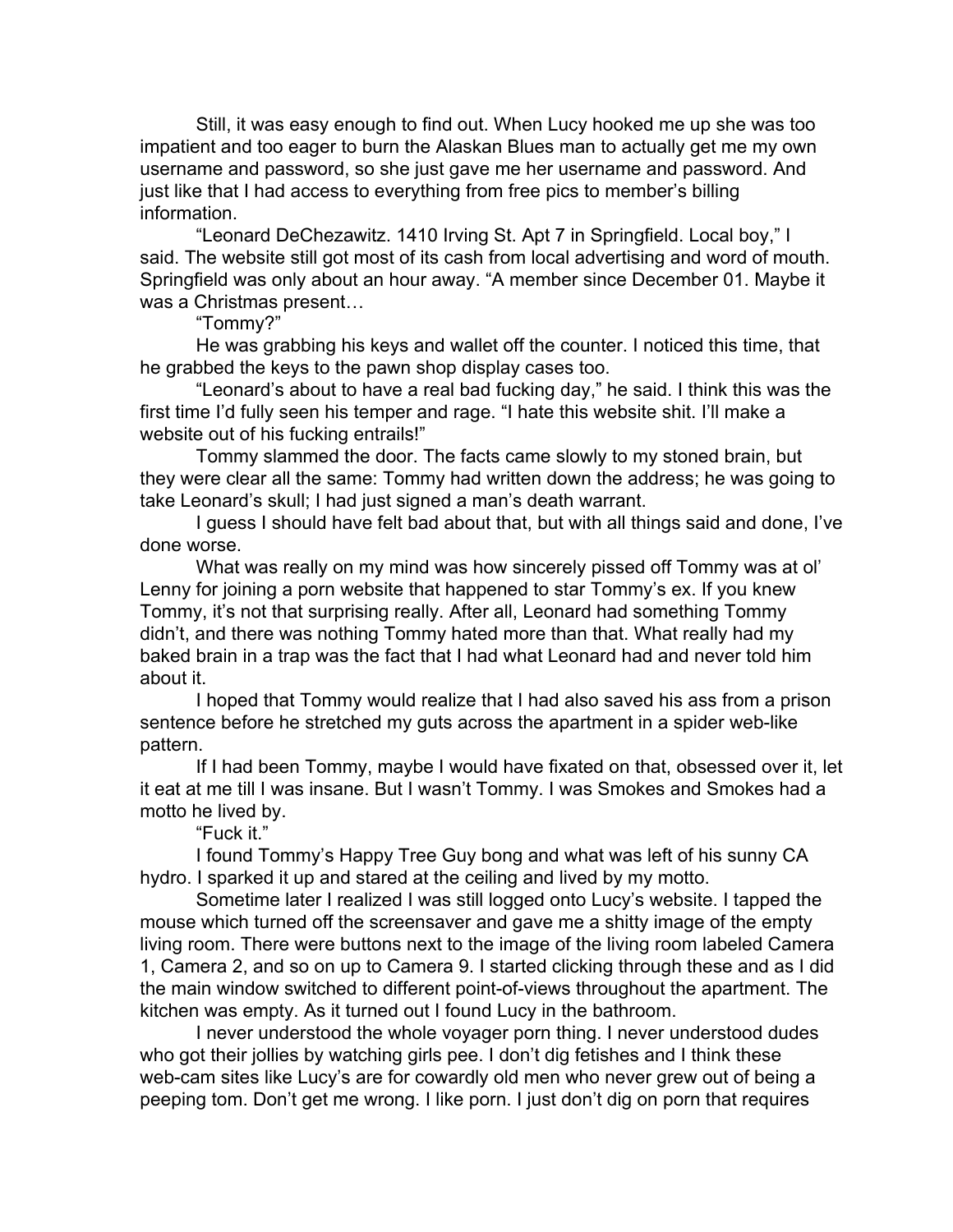me to have some kind of complex just to enjoy it. Call me old fashion.

I watched Lucy sit on the pisser with the same kind of mild interest I paid to sitcoms or reality TV. I casually observed, but others out there were out there watching the same thing with bulging eyes, erect dicks and sweating foreheads. All the while Lucy sat and peed and examined her fingernails for chips and cracks.

She was naked, and I guessed by the sound of running water upstairs that she was about to take a shower. Still she didn't look like she was supposed to be sexy. She looked bored, melancholy, lonely. Really I just felt bad for her, not horny.

But that was just me. I looked at the screen and imagined an apartment in Springfield: some dirty unkept bachelor-of-forty type place. And I imagined that Leonard DeChezawitz was sitting there at his computer looking at the same thing I was looking at and getting all excited. He was into it, into every movement, gesture and pose of the girl sitting on the throne clipping her toenails. He was just as obsessed as Tommy was with his skulls. He studied Lucy closer than any person ever would. He was jerking off and getting close to popping his champagne cork.

And there I was, stoned as Marley, watching half of it in my head and half of it on the screen. There was Lucy, bored, lonely and undignified. Leonard was watching her. Then came Tommy creeping up behind him with a loaded gun in his hand. The door to the apartment was broken in. Leonard was unaware; raptured in the screen, in Lucy's bathroom. Tommy aimed at his back, but was looking at his skull.

Then Tommy pumped three rounds through Leonard's back, heart, chest and screen.

That's how I imagined it went down. I guess we'll never know exactly how right I was.

I was still watching Lucy as she wiped, flushed and climbed into the shower. If I had wanted to I could have switched from Camera 8 to Camera9 and watched her bathe. I shut the damn thing off instead, half believing that if I didn't Tommy would instant message me from [lendog48@webmail.com'](mailto:lendog48@webmail.com)s account and say, "dude I need you to buy me another worm farm."

I took a few more hits off the bong and then went over to the couch and laid down. Within a few minutes I crashed underneath the neon glow of a half dozen different beer signs with the head of the girl living upstairs still resting in the sink.

I woke up to the sound of loud knocking on the door. Immediately two things jumped into my head: It's dark outside; and the cops are here. I sat up as soon as I woke up, and now I stayed perfectly still in that exact position, hoping I dreamt the knocking.

Then they pounded on the door again, loudly and impatiently. Knock, knock. "Who's there?" I called because if I didn't, I figured they'd bust down the door.

"Orange-ya Glad-ta-see-me, motherfucker. Now open the goddamn door." It was Tommy, the son of a bitch.

"Hold on," I said. I got up and opened the door, initially glad to see that it was him. Then I spotted the brown Styrofoam Magic Worm Farm. It looked full.

"Couldn't reach my keys," he said and brought the third skull into the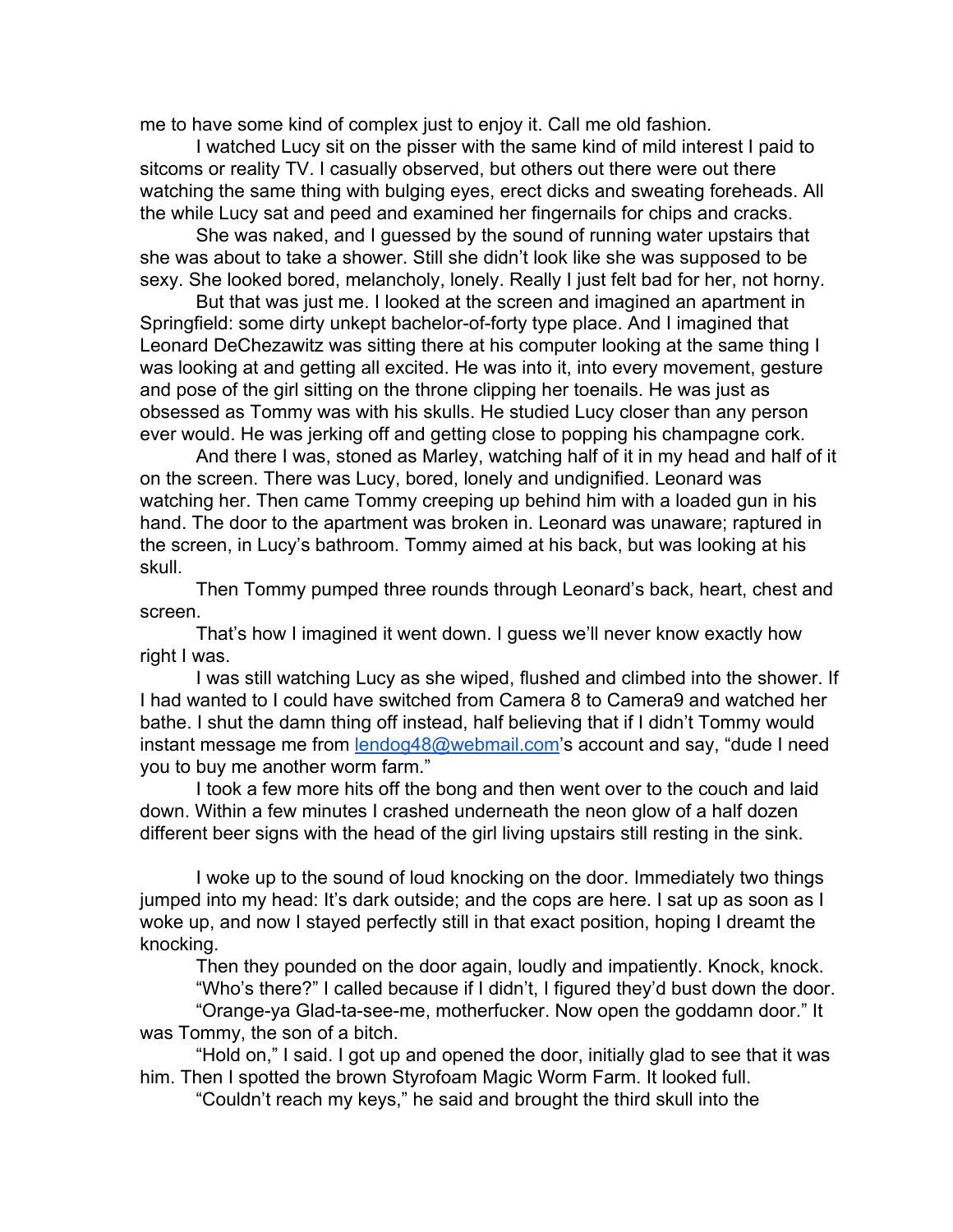apartment. "Shut the door, will ya?"

I did and while I did he put the head-cooler down on the kitchen counter. The other one was there too, full of night crawlers hungry for Jen's head. Tommy bent his face down to the sink, and then quickly brought it back up.

"Phew! This bitch is even nastier *without* her pussy," he said. "I didn't think that was possible."

"Fucking shit, Tommy. You fucking killed that son of a bitch, didn't you?" I asked, knowing the answer. "You fucking killed him and chopped off his fucking head!"

Tommy laughed. "Yeah. I guess I did, huh?"

"No shit you did! Fuck man!"

"Yeah… Fuck. Chopped *both* their heads clean off."

"Fuck, man," I said calming down, hoping he was thinking a little more clearly. "Well…" he said with some resolve in his voice. "Sucks to be them, huh?"

And as far as it went with Tommy, that was that.

"Hey, I could use a hand stripping this other skull," he told me. "I already did Lenny's but if we don't get that stinky bitch's head in a box we're not going to have a place to do dishes."

"Strip it?" I asked.

"Yeah. Strip it, clean it, gut it, shell it, husk it, whatever."

"You gutted that guy's skull?"

"Yeah. I took his gray matter and flushed it down the tubes to his brown matter," Tommy said with a smile. "If you can just hold onto it I'll do all the cutting. I took a wicked sharp fillet knife from old Len dog's apartment. Filleted his melon up quick!"

"I don't know man. I think I might get queasy over something like that," I said. One thing was for sure: This was a hell of a way to wake up.

"Hey, don't puss out on me now, man. We're in this together whether you like it or not. 'Sides you held her shoulders when we took off her head and that makes you two things. The first is an Accomplice to Murder and the second is an experienced butcher." Tommy had the fillet knife now, and he had it pointed at my face. "Now I need some help here buddy…" He smiled. "So get the fuck over here."

Go ahead and call me a coward, but the dude with the wicked sharp fillet knife pointed at me had already chopped off two heads that day, so let's just say I wasn't too eager to piss him off.

"Alright. Fine. What do I need to do?"

"Just hold her, maybe by the pigtails. Watch out so I don't cut you."

It took the worms two full days to clean the skulls. On Wednesday morning when Tommy took them out they were dry, bone white, and free of any flesh. Even the cartilage inside the nose cavity was gone. I have to say that Tommy's work was of professional quality. The two craniums he cleaned looked just as good as the one I had given him.

I found myself looking at them, studying them, and comparing all their different features. I could see Jen's face in her skull. I could tell the shape of her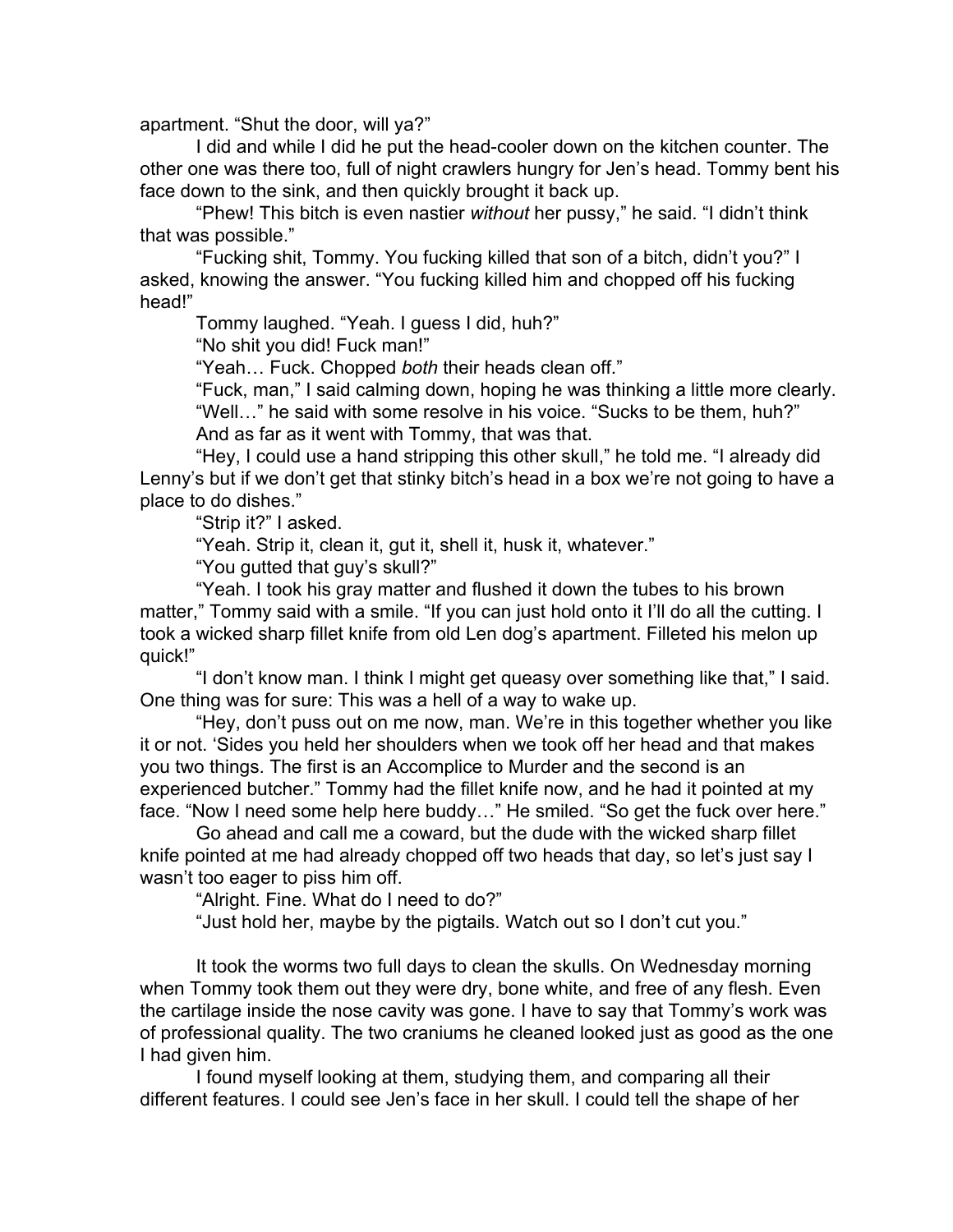nose and cheeks by the angles of the bone. I imagined her smooth forehead over the brow above the empty eye sockets. An anthropologist would have had to look at the shape of the back of the skull to pick out the female from the two males, but I didn't have to. I *recognized* that skull. I guess, if I had to pick a favorite out of Tommy's collection it would have to be Jen's skull.

I know this is fucked up, but Tommy's obsession, his lust, his fervent possession of the skulls was infectious. A normal person would have been freaked out. A normal person would have called the cops on his ass. I'm not a normal person.

Still, I didn't like the killings. I did not like and was not comfortable with the fact that the guy I lived with was capable of taking a life on a little more than a whim. That bothered me more than the fact that he carried the skulls wherever he went. That bothered me more than the fact he had pawned off Leonard's fillet knife on Tuesday afternoon. It even bothered me more than Jesus Iscariot, which had really started to creep me out since Sunday night. Maybe it was in my mind, but that bastard seemed to enjoy watching over out wet and bloody work more than any painting was capable of. Having said that, I think maybe you can dig how much it bothered me when I caught Tommy sizing up my head with his eyes.

Now days, I keep Tommy in front of me. I don't turn my back to him, not even the back of my head, because if I did I know he'd check it out as if it were some hot chick bending over to pick something up off the floor.

Now days, Tommy was sizing up the craniums of every customer who wandered into the pawnshop. He was rude and distance to people with oddly shaped heads and charming and flirtatious with people with nice heads. He'd fawn over his three heads while eyeing a fourth on the other side of the counter. Some people asked him about them. Most just looked at them strangely. Honestly, I think they were bad for sales, but Tommy didn't care.

When somebody would ask about them Tommy would say that they were replicated human skulls make out of ordinary plastic. He said they used them in movies and that they were for sale. One thousand dollars each. God I can't imagine what would have happened if someone had actually coughed up the money.

All the while he was growing greedy for another skull. He talked openly about adding to his collection. When a bitch would leave the store he'd say to me, "Damn Smokes. You she her? I should've tightened a piano wire around her neck till that fucking melon of hers dropped in my lap. Damn. She was fine."

A normal guy would have said something about her ass of her tits, but Tommy talked about her head. Tommy was definitely not a normal guy.

A week past since Tommy exhumed the two skulls from their perspective worm farms. No word from Lucy yet. Each day I worried she'd come down and interrogate us or call the cop, or maybe just straight up recognize her ex-lovers cranium as Tommy cradled it in his arms. Tommy didn't seem to worry. For him, it was business as usual.

On Monday, an old man came in to pawn off a bunch of lawn equipment. He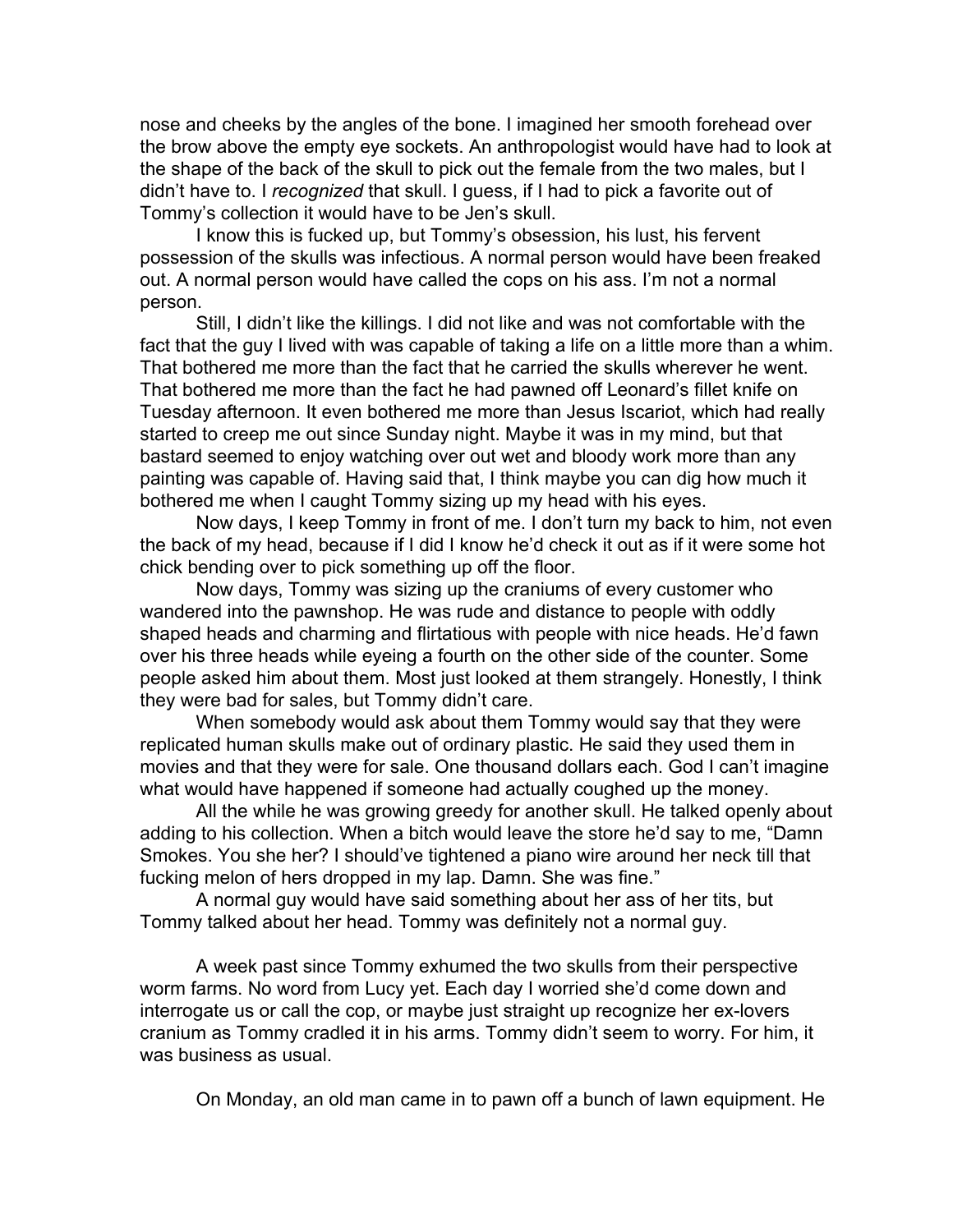was tall with a tall and skinny head. His arms were full or tools, but he didn't look like he'd been doing a whole lot of yard work lately.

"Had all this junk crammed into my garage for who-knows-how-long. Haven't used it in ages. Thought I ought to see if I couldn't go and get some money for all of it," he told Tommy.

Tommy looked over the assorted junk and threw out a price for each. "I'll give you thirty five for the mower, ten for the weed eater, ten for the seed thrower, five for the tree pruner, five each for the rake, the shovel, the axe… and five for those hedge clippers too."

I watched all this from behind the counter with fenying interest. I had the first skull, the one I gave to Tommy, in my hands and it had my attention locked in its eyes. I may have *liked* Jen's skull best, but this skull intrigued me the most. I hated that skull. It was difficult to look at but difficult in a way that I enjoyed. I was drawn to the skull like a masochist to a sadist. I don't exactly know why.

Meanwhile the guy spread his old junk over the counter and Tommy paid him in cash out of the register.

"So what's that ya got there?" the old skinny headed man said. After I looked up I realized he said it to me.

"Uh…" I said.

"That's a human skull,' Tommy suddenly piped up and told the old bastard. "What's that?" the man asked, meaning, "What the shit did you just say?"

"It's a cranium. My boy back here went a little crazy one day and killed some sorry son of a bitch," Tommy said to this guy with a big bullshitter's grin on his face.

"Took his skull for a souvenir. You believe that shit?"

"No sir," the old man said with a smile. "Not one word of it."

"Smart man," Tommy told him, but with a little less of a smile this time. To me, it sounded like a threat. To the old man, it sounded like a joke.

Ha ha Tommy. You're a real George Carlin.

All the same the guy put his cash in his wallet and left the pawnshop. Tommy laughed after the door swung shut behind him. I sat exactly where I had been, muted by Tommy's stupidity.

"Man you should see the look on your face," Tommy said, still laughing. "Fucking aye, Smokes. You'd think I'd just sold you out to the god damn F.B.I."

That was the first time I told myself that this bad business with the skulls needed to come to an end, and quick. If it didn't Tommy and I would both be cooking our heels in federal prison. Then I said to myself, "Ol' Smokey ain't going to prison. No fucking way. This shit needs to come to an end."

Meanwhile, Tommy said something about me not having the nerve to play with the big boys. He was still sort of laughing/fucking with me, even while he busied himself stowing the lawn equipment on the floor behind the counter.

I frowned a bit and said, "Fuck you Tommy."

Neither of us saw the skanky looking brunette walk through the pawnshop and up to the counter. She was wearing a tube top over her fake tits, and I didn't see what, (a mini-skirt maybe,) below. Tommy was still grinning to himself, thinking of himself as Sam Kinison incarnate, and putting away the old man's tools when we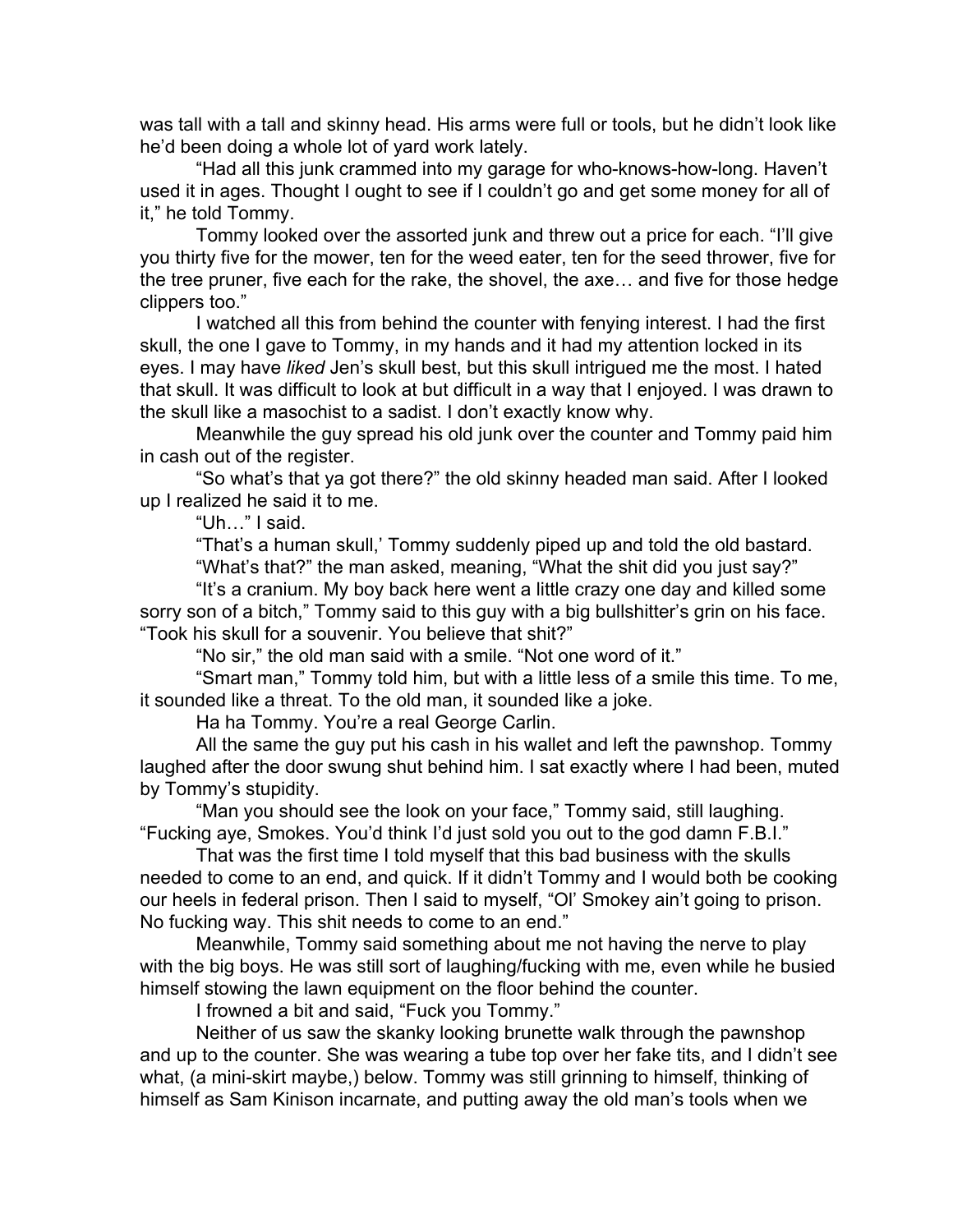both noticed her.

"Hi, Lucy said she was looking for… um… you know, an assistant," she said and we both looked up at her for the first time. She spoke with a high airy voice, and with an estimated I.Q. of twelve. "Is that opening still available?"

Holy shit. Here we were worried about Lucy calling us out on our lie. We were worried about her asking questions such as: Where's Jen? What the fuck happened to Jen? How come she never told me about her gramma and what the hell am I supposed to do with all of her shit? We were worried Lucy would go and file a Missing Persons Report.

Instead she placed an ad that read something to the effect of: Replacement Pussy Needed for Lesbian Internet Exploits!

Tommy faltered for a second, gathering together the results of his ex's actions for a second, just a second. "The opening?" he said. "Yeah, let me check."

I saw Tommy reach down below the counter and then…

Whack! Just like that Tommy swung the old man's machete right into her throat. The rusted blade cleaved through her muscle and windpipe and stopped halfway through the spine. Her body sort of stitter stomped a one second jig, and then her head tilted backward so Tommy and I could see her tissue and throat hole. Then she collapsed with the machete still stuck in her neck.

"Booya!" Tommy yelled. "How's *that* for a fucking opening! Hoo-hoo! We got an opening *now* bitch! Eat it!"

"Holy shit! Holy fucking shit, Tommy!" My body was numb. I could not fucking believe what I just saw. I'd never seen an *alive* person get their head chopped off. There were a thousand different things fighting to come out of my mouth next but all I could manage was, "Holy shit!"

"You see that shit, Smokes? Did you see that shit? Little bitch comes into *my* shop asking me some bullshit like that? Oh fuck no," he said. Then he leaned over the counter to the dead body sprawled out on the floor. "Fuck no, bitch!

"Hurry up Smokes. We gotta move this slutty sack of shit before some douchebag comes in selling me his hot boom box."

I dove deep into my current vocabulary and came up with this gem, "Motherfucker!"

Ever notice how god damn retarded you sound when things get chaotic?

I put the skull down on the counter and went around to help my friend move another dead body. Tommy grabbed her ankles and I grabbed her armpits. Her pits had stubble and dried white deodorant in the folds of skin, which was almost as sick as the way her head swayed back and forth with the long blade still stuck between her vertebrae and the way air bubbles kept coming up from her severed throat like farts as we walked.

We moved her, whoever "she" was, into the back hallway at the foot of the

douchebags of the world.

stairs. Then Tommy dropped his half of her. "Hold on a sec," he said, and then went back into the pawnshop. He grabbed a "Caution! Wet Floor," sign from behind the counter, put it over a congealing pool of blood and then came back. Wouldn't want to get sued by the stereo-fencing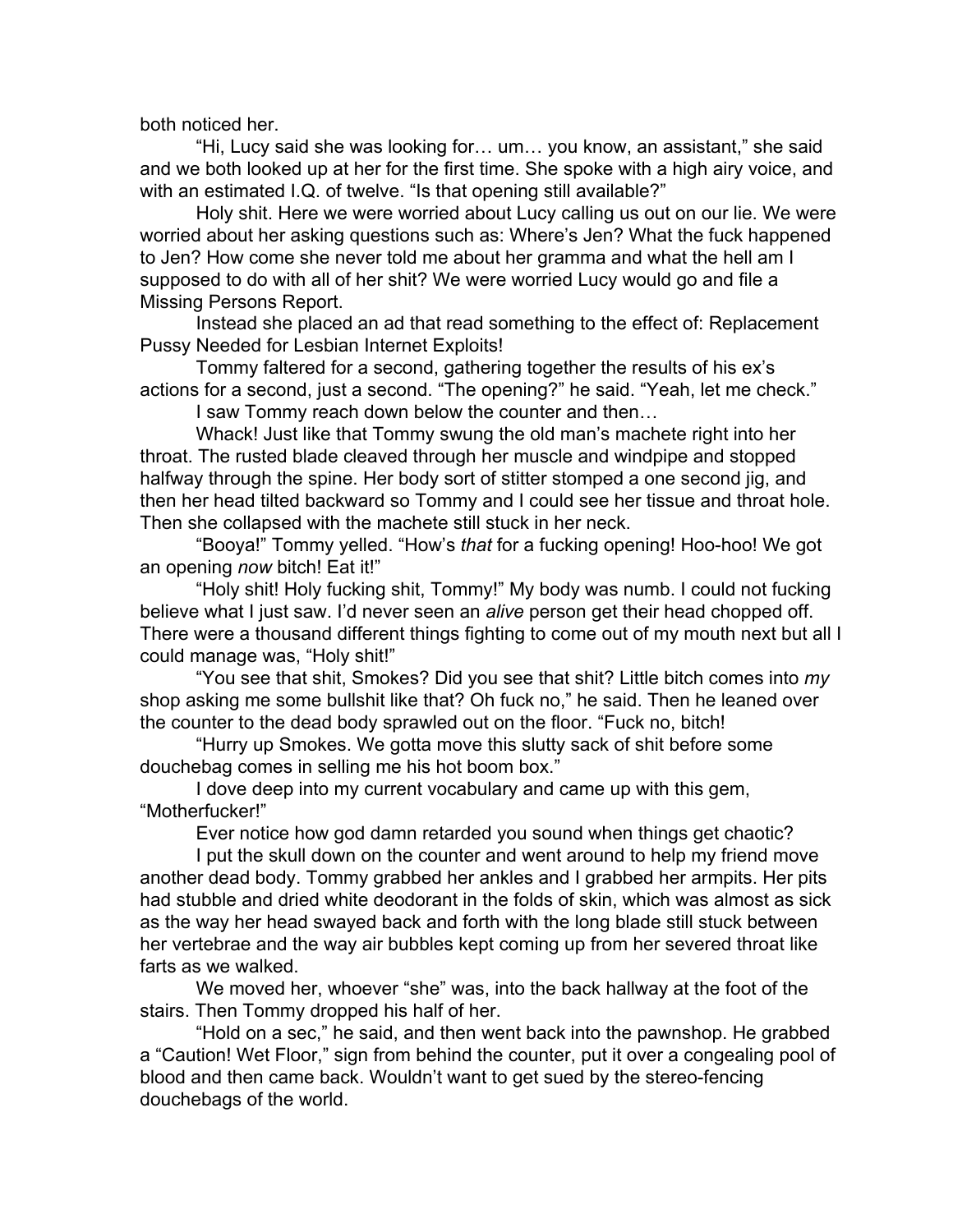We brought the corpse, which had that weird way of twitching every few seconds, into the apartment. We put her body on the kitchen counter and her partially attached head into the sink. Another sacrifice to that perverted demented, and illassociated Christ was on the altar.

"Smokes, I need you to go back down and watch the shop. Get a mop and clean up that blood," Tommy told me.

"What if somebody comes in?"

"Tell 'em it's small engine oil. That old fart brought in a can of Marvin's Mystery Oil with his weed eater. Tell 'em its that shit," he said.

"What are you gonna do?"

Tommy smiled. "I'm getting me another head."

I went back downstairs and did what I was told like a good little bitch. Hell, I was glad to do it too, because if somebody didn't sop up the blood and hide the evidence Ol' Smokes would definitely be in prison. Not to mention that I wanted no part of another head-husking.

I cleaned up the pool and trail she'd drizzled over the floor as we brought her upstairs. Then I poured the blood, Lysol, and water mix down the drain. I left the mop and bucket in the janitor closet and put the "Caution! Wet Floor" sign back over the spot that was now just wet, instead of bloody. I also found the slut/victim's purse. I dumped the contents, which of course included a vibrator, into the incinerator and put the purse itself up on a shelf in the shop alongside several others.

With that done, I went behind the counter to "mind the shop." I sat on the stool and took a second to observe an empty, desolate, and quiet pawn shop. Nothing moved. No one came in. No one walked by outside. Not much noise came from upstairs. As of yet the cop cars weren't surrounding the building with sirens and lights.

"Holy shit," I said to myself and no one else, besides maybe the skulls and the lurking ghosts hidden amongst the trash. I said it again, regardless of who was listening. "Holy fucking shit."

This had to come to an end. Tommy had derailed and gone way off the tracks. He'd flipped his lid more than Lucy could have ever hoped for and would have ever wished for. He was a god damn serial killer and the way he was, he could go on forever or until we were both sitting in prison. This shit needed to stop. His collection needed to become complete.

Upstairs, I'm sure Tommy was working away with the Ginzu knife we'd used on Jen. The filet knife was already pawned off. Some broad's head was dangling over a Satanic Last Supper painting. Jesus Iscariot kept watch over both Tommy and the head.

But really, it wasn't Jesus that steered him onto his present course of action. It wasn't Antonio Sharack's fault. It wasn't the painting's fault. It wasn't Jesus' fault either. If anything was to blame it was the skull, his first skull, the skull I had given him.

The skull was what had started it, and I knew I had to destroy it to make it all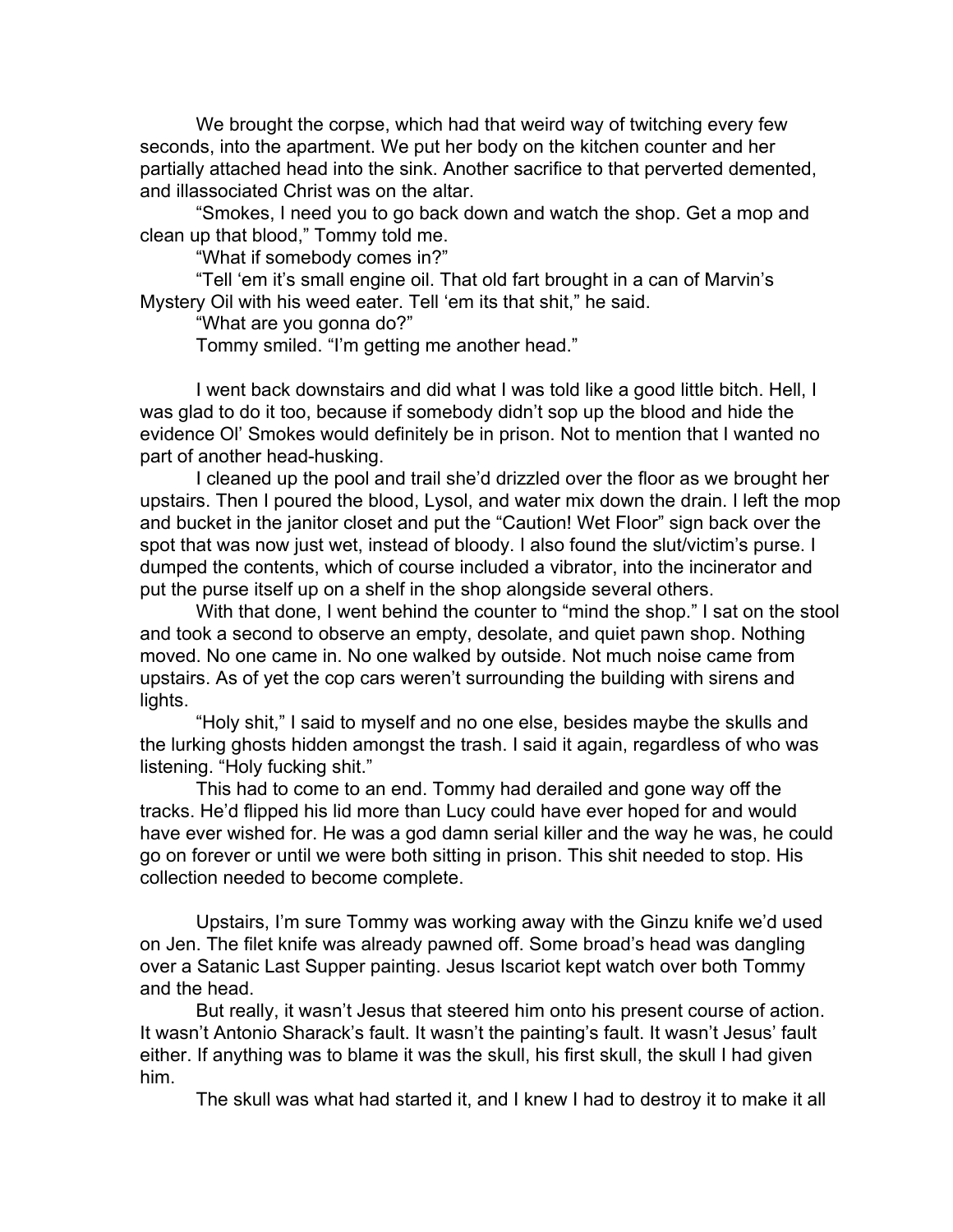end. I'm no genius. It took awhile for all the tumblers in my brain to fall into place as I sat there staring at the skull. But soon enough, it all became clear. To end it, to smash it to pieces would get Tommy to finally call his collection complete.

I hopped off the stool and went around the counter. I walked past a hundred silent watching eyes. As I reached one shelf all the eyes hidden there closed tight and fled away. I grabbed a sledgehammer and headed back for the counter. When I got there I picked up the skull, not Leonard's or Jen's skull but the first skull, and put it on the floor. I took two steps back and felt the weight of the maul in my hands.

"Sorry, Alejandro."

Then I brought the sledge hammer down in a tall arch. A smack rang out on contact. Teeth busted out. The dome cracked from front to back. I swung again and split the skull in two. Small chips and chunks scattered out like shrapnel. One piece of bone lodged into my skin. I swung again and broke large pieces into smaller pieces. I shattered the face, the dome, the sides, everything into tiny bits.

I tossed the sledgehammer off to the side. I was out of breath and my hands were tingling. I didn't notice the small piece of bone stabbed into my shin. My head was just thinking about how much what I had done was going to cost me.

Then I ran upstairs.

I went into the apartment and made sure I shut the door behind me. Sure as shit Tommy was working under the supervision of Jesus Iscariot, sawing off the broad's head.

"Tommy man," I said, out of breath. "You gotta talk to your woman, man. She flipped out on me, dude."

"Fuck are you talking about?" he said, pissed off to be interrupted.

"I'm sorry, bro. I tried to stop her but she got one good swing and the thing just fucking shattered!"

"What? What shattered? What the fuck are you talking about?"

"She came down looking for her," I said and pointed to the body on our kitchen counter. "Then she said something about seeing you with the skulls and this and that and about how she fucking hates you and shit."

"Smokes, just tell me what it is she fucking broke," he pleaded.

His face looked like I just told him his first born son had been hit by a truck. Maybe that wasn't so far from the truth.

"That fucking cunt," Tommy said and walked right past me to the door. He left the apartment and slammed the door behind him.

Here we go.

I ran after him and when I caught up to him on the stairs he was muttering, "I didn't want to do this. I didn't want to do it…"

He was still saying that shit when we came into the pawn shop. He saw the handle of the sledge and went straight behind the counter. He didn't even see the two guys hanging out on the other side of the counter.

Bad timing fellas. Come back some other time.

They looked like a pair of college kids. One had a backpack and the other had a visor on turned around backwards and upside down. They were all smiles. They had no idea what they had just walked into.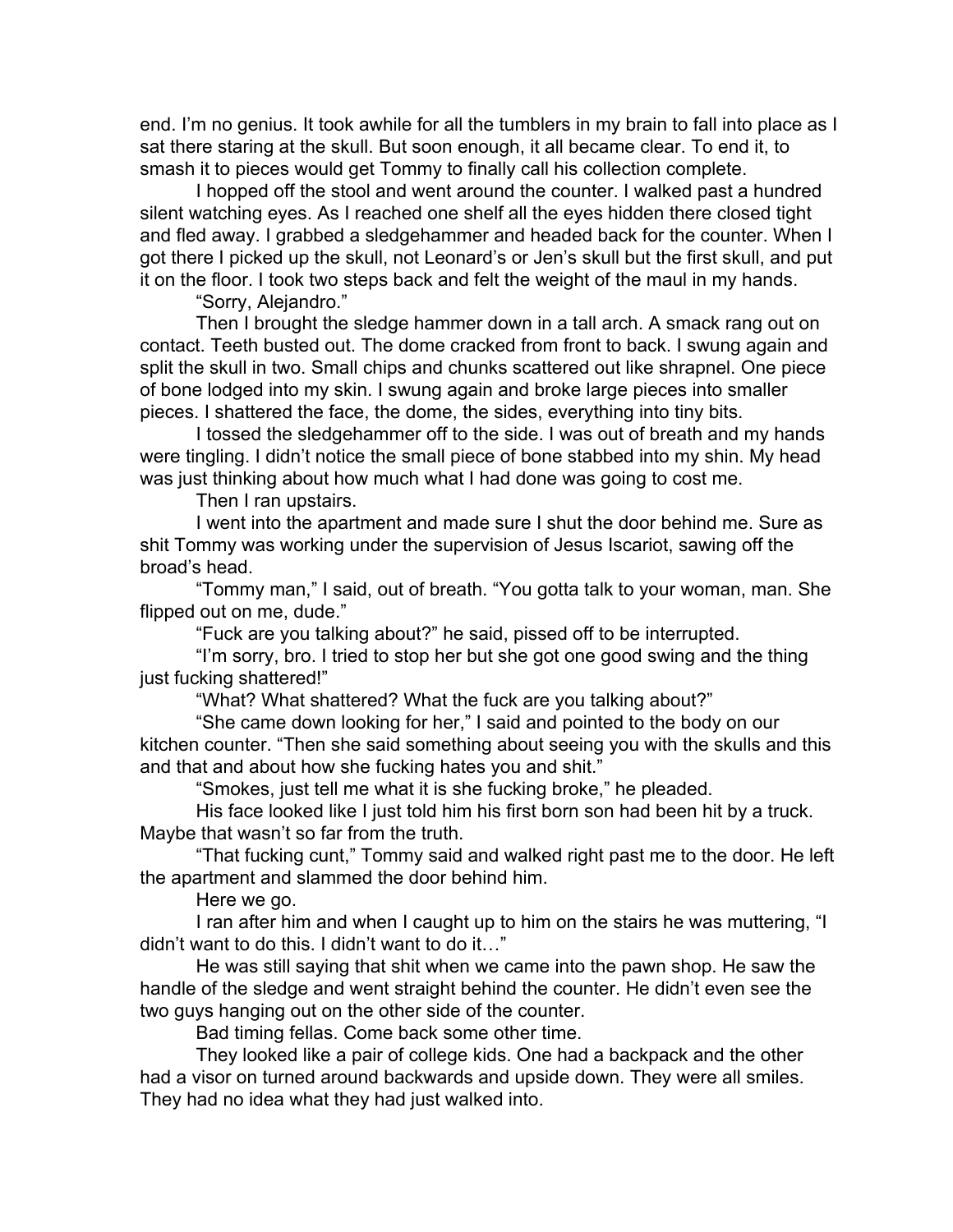Meanwhile Tommy stood over the shattered remains of his first skull. I think he might have been having an aneurism.

I saw the two college heroes and shut my eyes and mumbled, "Sons of bitches…"

"Hey. Hey dude," the one with the backpack was saying to Tommy. "Hey man. We're here to see Lucy."

"The internet chick," the other one, the one with the visor said.

Tommy turned his head to look at them, but didn't change his expression of complete and total disbelief. Maybe it wasn't an aneurism. Maybe it was shock.

"Yeah, the internet chick," backpack man said. "What, is she upstairs?" "We're gonna run on a train on that bitch, yo," Visor man said. Then he said,

"Hoot, hoot!" and pretended to pull down on an air horn.

While the kid with the backpack laughed Tommy bent down and picked up the sledge hammer.

I said, "Ah shit."

Then Tommy swung the maul like a Louisville fucking Slugger and caught the backpack kid right on the sweet spot. I heard the crack and I saw the kid's head go all miss-shaped before he dropped. Two damaged cranium in ten minutes; this wasn't a good trend.

"Oh, shit!" the visor kid cried out. He sort of shook and stammered before his brain could decide what to do. Then he bolted for the front door. That was when Tommy drew the loaded and readied handgun from underneath the counter. He put two bullets through the kids back and dropped him to the floor.

I wish I would have known that gun was there earlier.

The visor kid wasn't dead yet and the other kid might have been dead, but I couldn't tell. It didn't much matter anyways. Tommy came around the counter and lined up with the gun. He pumped two bullets through the backpack and into the college hero. If the kid wasn't dead before, he died then. Blood was pouring out all over the floor.

"I just mopped there," I said. I told you before, dumb shit comes out of my mouth when I'm stressed. Okay?

The other kid was still alive and was crying and cursing to beat hell. "Ah shit! Ah fuck man! I'm fucking shot! Aaaaah fuck! Shit!"

Tommy dropped the sledge hammer and found the hedge clippers the old man had brought in earlier. They were the old fashion kind that looked like a really big pair of scissors with two straight handles.

The kid had a selection, but I think Tommy picking up the hedge clipper disturbed him more than his dead friend or the bullet holes in his back.

"Aaaaaah shit! Help me! Somebody help! Shiiiiiit!"

Bad fucking timing; that's all I got to say.

Tommy straddled him and slammed the clippers shut over the kids neck. The kid caught one blade with his fingers and the other blade with the meat of his neck. That blade dug in a good inch or two and the other was cutting and burying his fingers into his flesh. Tommy forced the clipper further shut. The kid screamed and groaned and kicked, but really, he was screwed the second he told Tommy he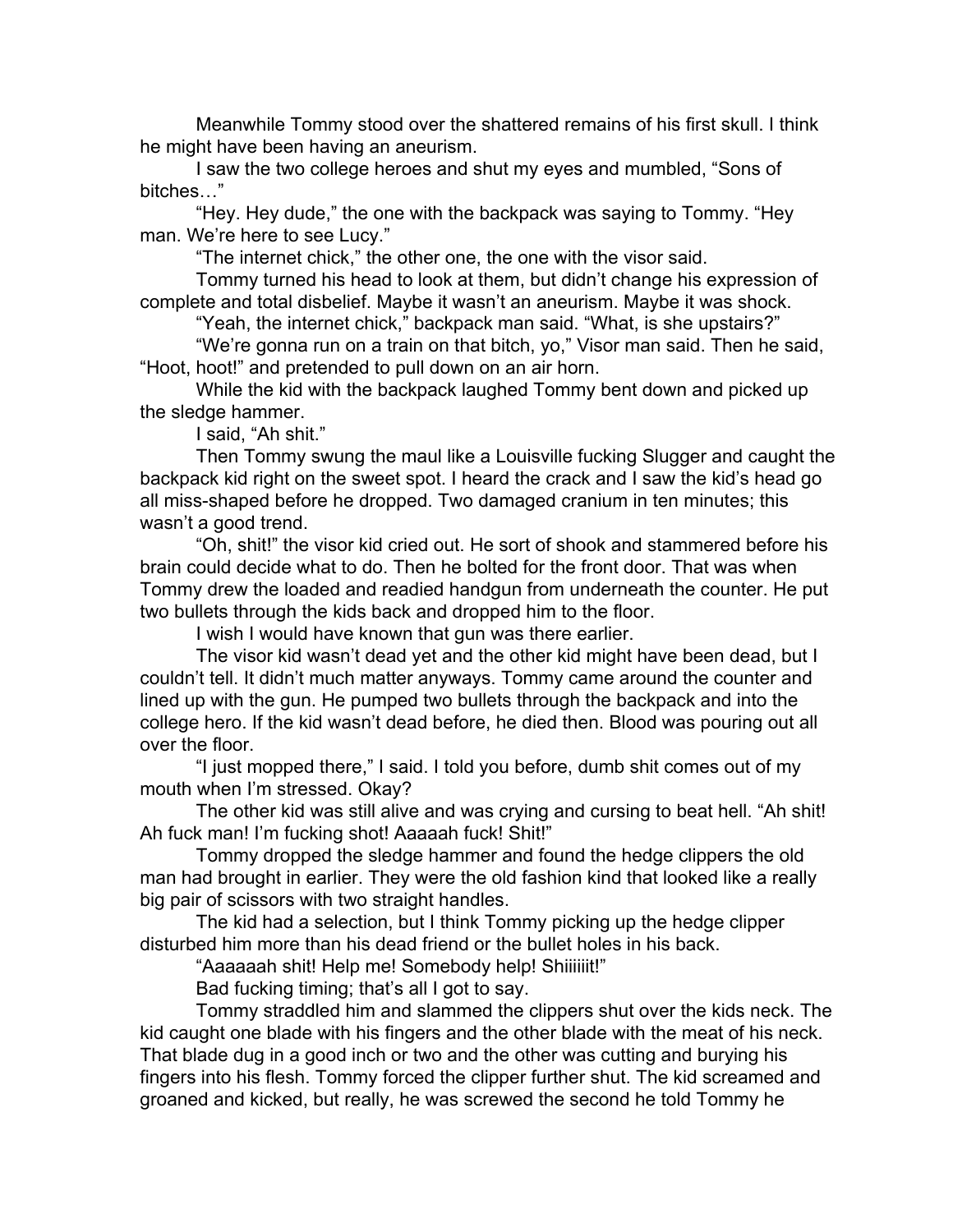planned to run a train on Lucy.

Tommy twisted the clipper and turned the kids head sideways until one handle was pressed against the linoleum. The kids cried out one more time, and then Tommy stomped down on the other handle.

That head, along with a couple finger came right off. The clippers went "schunk!" and the head rolled. Poor man's guillotine. Fuck. I ain't never seen some shit like that.

Tommy stood there for a few seconds, caught his breath, and looked over his handy work. Then he went over and picked up the kid's head, with visor still in place, by the hair. With clippers in one hand and head in the other, Tommy turned to me and said, "Now where is that fucking cunt?"

Again, call me a coward, but I got the fuck out of Tommy's way and gave him a clear path to the stairs. When he went past me he didn't bother to even look at me. He just carried the head and the hedge clippers straight up the stairs.

I followed him up. He went past our door and up the next flight yelling, "Hoot hoot! All aboard! Here comes the train! Hoot hooooooot!"

I stopped at the landing and ducked into our apartment instead of following Tommy up to Lucy's place. I ran past the dead slut's body, past the painting, past the foreign coins, the beer signs, the stuffed hedgehog, and the bong collection. I went to the computer desk where the telephone hung on the wall. I looked at it once. The numbers 911 flashed in front of my eyes. Then I bumped the computers mouse. The screensaver turned off and I saw that I was still logged on to Lucy's website.

I switched from Camera 8 to Camera 2 just in time to see Tommy bust open the door.

"Hoot hoooot! Next stop: The Neighborhood of Make-believe! You're gonna die bitch!"

I heard that through the floorboards, so I know it was loud.

When Lucy came around the corner I saw her on the webcam. She was wearing black high heels and some black lingerie that, given the situation, was quite tasteful.

Tommy whipped the head at her. It hit a framed Lindsay Lohan poster and broke the glass. Blood sprayed across Lindsay's face. Lucy screamed. Tommy hooted. Then Lucy picked up a thick black dildo and threw it at Tommy's head. It bounced off Tommy's melon and Lucy made a break for it. She slipped past him and started running down the stairs, screaming. Then I heard Tommy running down after her. When he passed by the door he was yelling, "Chugga chugga chugga chugga…"

I went to the sink, found the machete and headed out the apartment door. When I got to the stairwell I heard Lucy scream and Tommy yell, "Hoot hoooot!"

When I got to the pawnshop, Tommy was right behind Lucy. That's when she broke a heel and fell backwards, right into the blades of the hedge clippers. Tommy chomped them down on her neck and then opened them up to take another cut. Lucy fell to the ground with two huge cuts on either side of her throat. Tommy stood over her and got ready for the kill.

I spotted the handgun he had plugged the decapitated college kid with. I